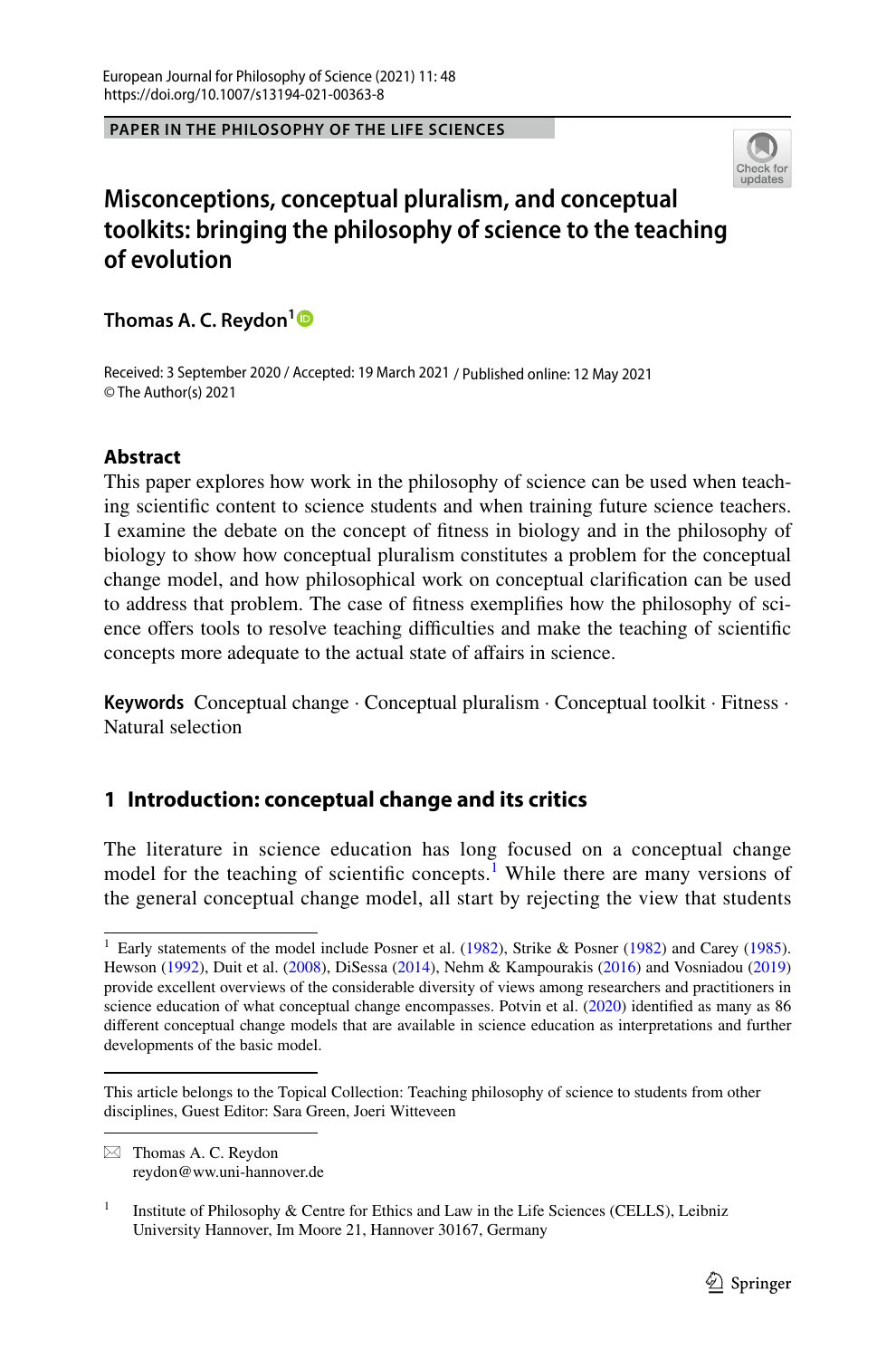enter the classroom without any conceptions of the subject matter that will be taught and in the classroom accumulate knowledge from scratch. Instead, the model assumes that students enter into learning situations with their own collections of (pre-)conceptions about the subject matter and build new knowledge starting from these initial conceptions. The model thus acknowledges that before engaging in instruction, students will have acquired a range of conceptions about scientifc topics from a variety of sources, including their earlier education, their parents, their peers, movies and shows, articles on the internet, social media, books, and so on. These conceptions inevitably constitute a starting point for their further learning: "students must build new ideas in the context of old ones, hence the emphasis on "change" rather than on simple accumulation or (*tabula rasa*, or "blank slate") acquisition" (DiSessa, [2014:](#page-20-2) 88).

Some such initial conceptions may be wholly mistaken, others may miss the mark by larger or smaller degrees, and still others may already correspond well to currently accepted scientifc concepts and thus do not need to be changed much. Accordingly, the task for educators is to provide a learning context in which students can relate their own conceptions to those concepts that are accepted in the various sciences, identify discrepancies between these two sets of concepts, and transform those initial conceptions that need correction (usually called "misconceptions", or sometimes "alternative conceptions") into an understanding of concepts that are as close as possible to the accepted scientifc concepts. As Cunningham and Wescott [\(2009](#page-19-1): 505), for example, put it:

*"College students do not come to biological sciences classes […] as "blank slates." Rather, these students have complex and strongly held scientifc misconceptions that often interfere with their ability to understand accurate explanations that are presented in class. Research indicates that a scientifc misconception cannot be corrected by simply presenting accurate information; the misconception must be made explicit, and the student must decide for him or herself that it is inaccurate."*

The general model thus crucially rests on a contrast between a student's conceptions and the concepts that are currently accepted in the sciences, and sees teaching as a movement from the former to the latter. Anderson et al. ([2002:](#page-19-2) 953), for example, write: "Alternative conceptions are ideas that difer from the corresponding scientifc explanations. [… T]hese alternative ideas can serve as anchoring conceptions […] from which to move to a scientifc conception when suitable instructional strategies are developed."

Much research in science education on conceptual change has focused on the starting point of this movement from misconceptions to correct concepts by extensively mapping out the variety of initial conceptions that are present with students at various educational levels and regarding a variety of topics in the natural and life sciences, teachers' awareness of these initial conceptions, and potential tools available to teachers to address them. To some extent, this research also addressed the end point of the movement by relating widespread initial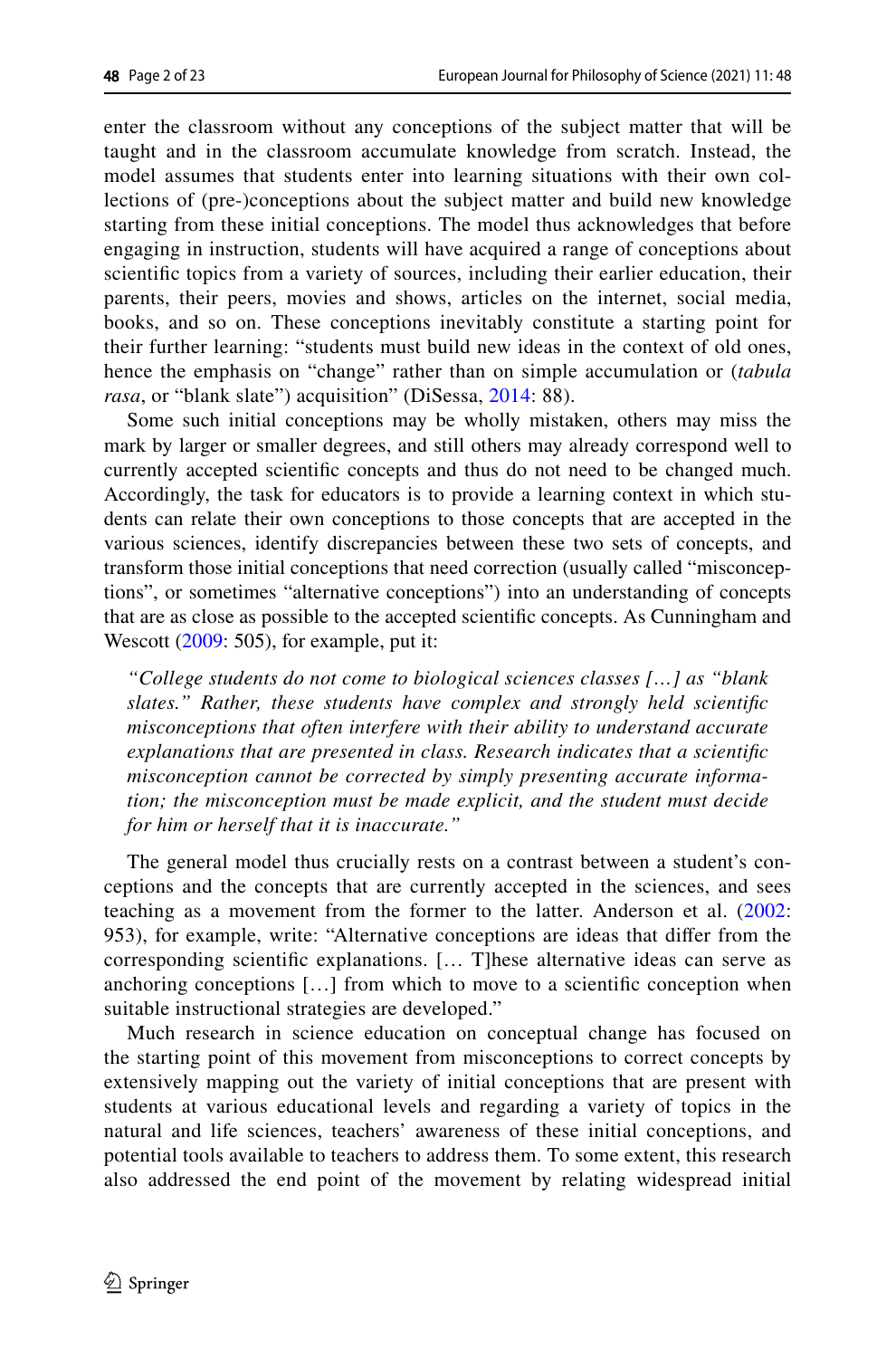conceptions to currently accepted scientifc concepts as well as to concepts that were entertained at some point in the history of a particular area of science but were later displaced. An example of such research is the extensive work done by researchers in science education (on some occasions collaborating with historians and philosophers of biology) on students' initial conceptions of central concepts in evolutionary biology, such as 'species', 'inheritance', 'selection', 'ftness', 'common descent', and so on.<sup>[2](#page-2-0)</sup> This research has resulted in a clear picture of how students' conceptions match – or fail to match – current technical concepts in evolutionary biology and how they sometimes match displaced, older technical concepts (and thus connect to past stages of evolutionary thinking but miss the current stage), providing educators with a "roadmap" for teaching evolution.

In addition, in the feld of science education this research has led to extensive criticism of the general model of conceptual change and prompted several further developments, such as the "knowledge in pieces" approach (DiSessa, [2002](#page-20-3), [2014,](#page-20-2) [2018;](#page-20-4) DiSessa & Sherin, [1998](#page-20-5)), the "guided reinvention" approach (Geraedts & Boersma, [2006\)](#page-20-6), the "framework theory" approach (Vosniadou, [2019\)](#page-22-1), and the "dynamic model of conceptual change" (Nadelson et al., [2018](#page-21-3)).<sup>3</sup> One prominent criticism is that processes of conceptual change are much more complex and diverse than the general model acknowledges and, in particular, do not consist in the straightforward replacement of initial concepts by more adequate ones. DiSessa, for example, argued that "much prior research in conceptual change has taken a vastly oversimplifed view of the process" (DiSessa, [2002:](#page-20-3) 29) by, among other things, assuming an oversimplifed view of the nature of concepts that fails to acknowledge the diversity of units of mental content involved in conceptual change processes as well as their complex interconnections, and a lack of detailed explications of how processes of conceptual chance actually take place in practice. Instead, DiSessa advocates a "conceptual ecology" approach that closely examines how concepts and other units of mental content are used in the particular environments in which they feature and how they change in these environments. Such an approach would involve a "move toward a systems view that describes scientifc concepts as complex, fnely confgured systems involving named parts and relations" (DiSessa, [2002:](#page-20-3) 58). This approach treats concepts not as simple units of mental content where existing units are replaced by new ones as a person learns, but as complex and fuid systems that gradually change as parts are

<span id="page-2-0"></span><sup>&</sup>lt;sup>2</sup> This research has yielded a very large body of literature. Examples include: Brumby [\(1979](#page-19-3); [1984\)](#page-19-4), Lawson & Thompson [\(1988\)](#page-21-4), Bishop & Anderson [\(1990](#page-19-5)), Green ([1990](#page-20-7)), Jiménez-Aleixandre ([1992](#page-20-3); [1994\)](#page-20-2), Settlage ([1994](#page-22-2)), Demastes et al. ([1995](#page-19-6)), Abimbola & Baba [\(1996](#page-19-7)), McComas ([1997\)](#page-21-5), Ferrari & Chi [\(1998](#page-20-8)), Anderson et al. ([2002](#page-19-2)), Fisher & Moody ([2002](#page-20-9)), Geraedts & Boersma ([2006\)](#page-20-6), Kampourakis & Zogza ([2007;](#page-20-10) [2009](#page-20-11)), Nehm & Reilly ([2007\)](#page-21-6), Nehm & Schonfeld [\(2008](#page-21-7)), Abraham et al. ([2009](#page-19-8)), Baumgartner & Duncan ([2009\)](#page-19-9), Burton & Dobson ([2009\)](#page-19-10), Cunningham & Wescott ([2009](#page-19-1)), Gregory ([2009\)](#page-20-12), Bean et al. ([2010](#page-19-11)), Pazza et al. [\(2010\)](#page-21-8), Nehm et al. ([2010](#page-21-9); [2012\)](#page-21-10), Van Dijk & Reydon [\(2010\)](#page-22-3), Andrews et al. ([2011](#page-19-12)), Furtak ([2012](#page-21-11)), Linnenbrink-Garcia et al. (2012), Keskin & Köse ([2015\)](#page-20-14), Stern et al. ([2018\)](#page-22-4), Kampourakis ([2020a](#page-20-15); [2020b](#page-20-16)).

<span id="page-2-1"></span><sup>&</sup>lt;sup>3</sup> I only mention these four approaches to acknowledge the work done by researchers in science education in response to the problems the general conceptual change model faces. As these approaches do not play a role in my argumentation, I will not discuss them here. For some criticisms of the model from the side of researchers in science education, see, e.g., DiSessa [\(2002](#page-20-3)), Limón & Mason (2002), Mercer ([2008\)](#page-21-12), Treagust & Duit [\(2008](#page-22-5)).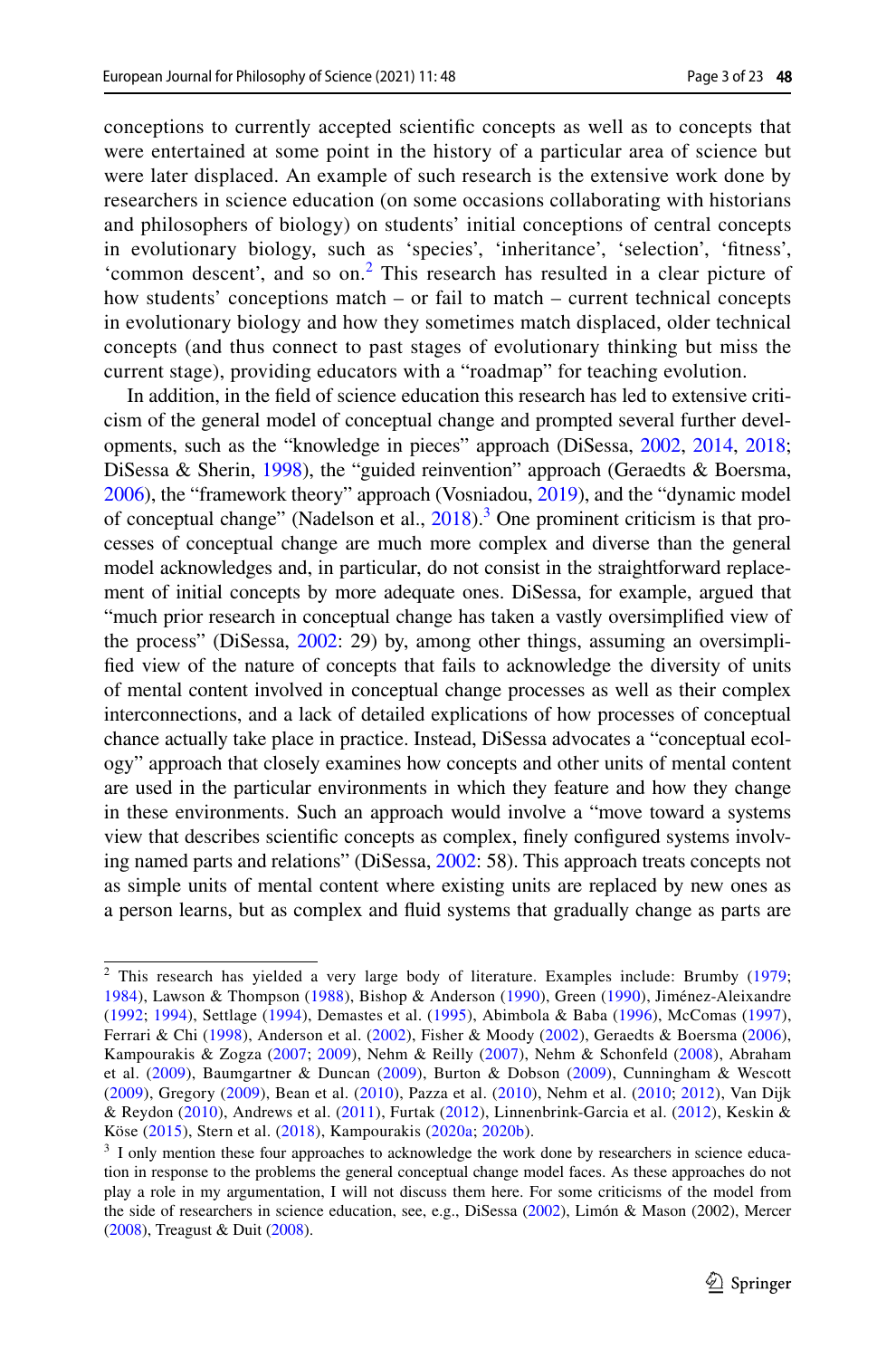removed, added or replaces, and connections between parts are installed, removed, weakened, or strengthened.<sup>[4](#page-3-0)</sup>

An important aspect of these criticisms and developments is the rejection of a central assumption in some versions of the conceptual change model. This is the assumption that there is a clear aim for every instance of conceptual change, namely the correct, accepted technical concept or set of concepts as it features in our best current science. That is, the model assumes that students should "learn the concepts that are *the targets of instruction*" (Carey, [2000:](#page-19-13) 13; emphasis added). In contrast to this assumption, criticisms such as DiSessa's show that there are no clear-cut conceptual targets of instruction, but that the targets rather are complex networks of various knowledge elements.

In this paper, I aim to achieve three things. First, I want to show how contemporary work in the history and philosophy of science on conceptual pluralism supports the rejection by researchers in science education of the assumption of clear-cut conceptual targets for instruction. Such targets, I suggest, are lacking in many cases. Second, I want to show how history and philosophy of science provides tools to deal with this lack of clear conceptual targets of instruction in educational practice. Rather than providing a general argument in support of general conclusions, I will argue by example and examine one prominent case of conceptual pluralism in biology, namely the concept of ftness (and I will briefy also consider a closely related concept, namely the concept of natural selection). Based on a brief discussion of the philosophical debate, I suggest a conceptual toolkit that can be used to connect misconceptions and scientifc conceptions of ftness in teaching contexts in secondary education and tertiary education. The contexts I have in mind are those in which the topics of evolution, natural selection and ftness are explicit parts of the subject matter, such as advanced-level biology classes in secondary education, undergraduate and graduate biology classes in universities as well as biology teacher training programs. This examination of the case of ftness also serves to achieve my third aim, namely to show how history and philosophy of science can make important contributions to both the theory and practice of science education.

This paper thus is intended as a contribution at a practical level to science education in the area of evolutionary science and (at a metalevel) as a contribution to the refection on the relation between science education and history and philosophy of science that shows how results from history and philosophy of science can inform science education. The case of ftness constitutes a clear example in which history and philosophy of science ofers tools for teaching that can be employed in teaching scientifc content to science students as well as in training future science teachers. These tools do not only make science teaching more adequate to the actual state of afairs in the sciences, but at the same time bring a core element of work in history and philosophy of science (the detailed analysis of scientifc concepts, and their historical development and diversifcation) into the science classroom.

<span id="page-3-0"></span><sup>&</sup>lt;sup>4</sup> For more details on this approach, see DiSessa & Sherin ([1998\)](#page-20-5) and DiSessa ([2014;](#page-20-2) [2018\)](#page-20-4).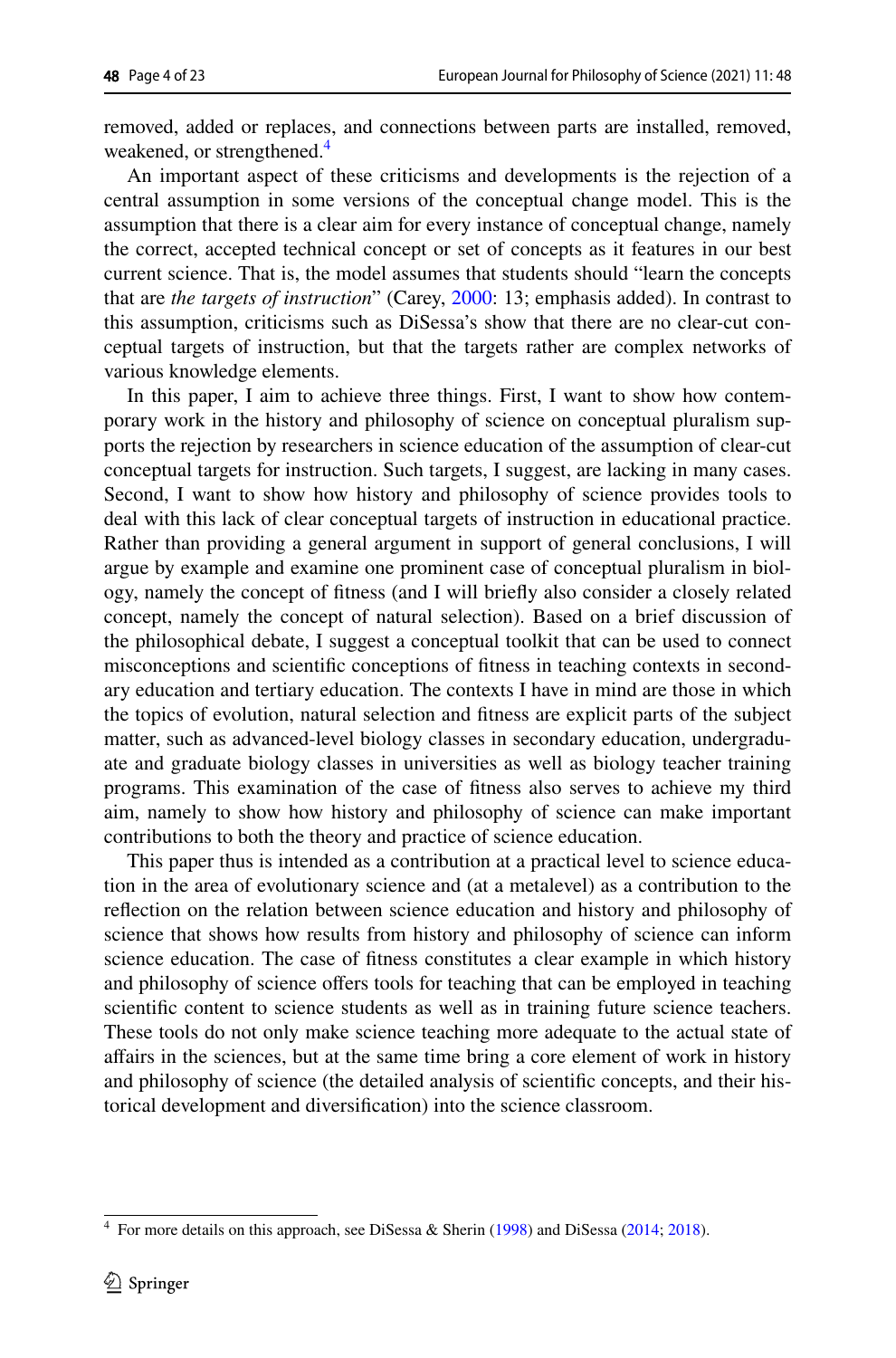### <span id="page-4-1"></span>**2 Fitness and selection: misconceptions and philosophy**

In the past four decades a large volume of literature in science education has accumulated on students' misconceptions about evolution and central concepts in evolutionary theory, as well as tools for addressing them (see Footnote 2 above). A general fnding from these studies is that such misconceptions are not only widespread among younger children, but also among high school students, university students not majoring in biology, and even university-level undergraduate biology majors. These misconceptions often are strongly resistant to change (Anderson et al., [2002](#page-19-2): 953; Fisher & Moody, [2002](#page-20-9): 56) and, in particular for terms that commonly occur in everyday language but also have very technical scientifc meanings can constitute obstacles to the acquisition of technical scientifc concepts (Cunningham & Wescott, [2009:](#page-19-1) 506; Nehm et al., [2010](#page-21-9): 605–606). 'Fitness' and 'selection' are prominent examples of the latter kinds of terms.

Detailed research has shown students to encounter a variety of problems when learning about evolution by natural selection and to possess a variety of misconcep-tions relating the concept of selection and associated concepts.<sup>[5](#page-4-0)</sup> Widespread misconceptions pertain to the origins of mutations (where mutations are often seen as induced rather than spontaneously occurring), the failure to appreciate the probabilistic nature of Darwinian evolution, views of adaptive change as guided by the needs of organisms to survive, the failure to distinguish between the development of organisms and the evolution of populations (the view that individual organisms adapt rather than seeing that adaptation is a population-level process), anthropomorphic conceptions of selection as performed by a selecting agent, and more. As many misconceptions are related to the concept of ftness, I will focus on that concept in what follows.

With respect to the concept of ftness, several widespread misconceptions have been identifed. These include (but are not limited to):

- (1) Views that 'ftness' means physical strength (Abraham et al., [2009](#page-19-8); Bishop & Anderson, [1990](#page-19-5)) or other organismal traits that are benefcial in competitive environments, such as health, speed, intelligence, agility, etc. (Anderson et al., [2002](#page-19-2); Demastes et al. [1995](#page-19-6); Keskin & Köse, [2015;](#page-20-14) Nehm & Schonfeld, [2008\)](#page-21-7);
- (2) The view that natural selection causes *only* the very fttest organisms to survive (Keskin & Köse, [2015\)](#page-20-14);
- (3) The view that individual organisms can change to better ft into their environments (Demastes et al. [1995](#page-19-6); Ferrari & Chi, [1998;](#page-20-8) Furtak, [2012;](#page-20-13) Geraedts & Boersma, [2006](#page-20-6); Keskin & Köse, [2015;](#page-20-14) Linnenbrink-Garcia et al., [2012\)](#page-21-11);

<span id="page-4-0"></span> $5$  See Brumby [\(1979](#page-19-3); [1984](#page-19-4)), Lawson & Thompson ([1988\)](#page-21-4), McComas ([1997\)](#page-21-5), Anderson et al. ([2002\)](#page-19-2), Geraedts & Boersma ([2006\)](#page-20-6), Nehm & Reilly [\(2007](#page-21-6)), Nehm & Schonfeld [\(2008](#page-21-7)), Gregory ([2009\)](#page-20-12), Nehm et al. [\(2010](#page-21-9); [2012](#page-21-10)), Van Dijk & Reydon [\(2010](#page-22-3)), Andrews et al. [\(2011](#page-19-12)), Keskin & Köse ([2015\)](#page-20-14), Stern et al. [\(2018](#page-22-4)) and Kampourakis [\(2020a;](#page-20-15) [2020b\)](#page-20-16).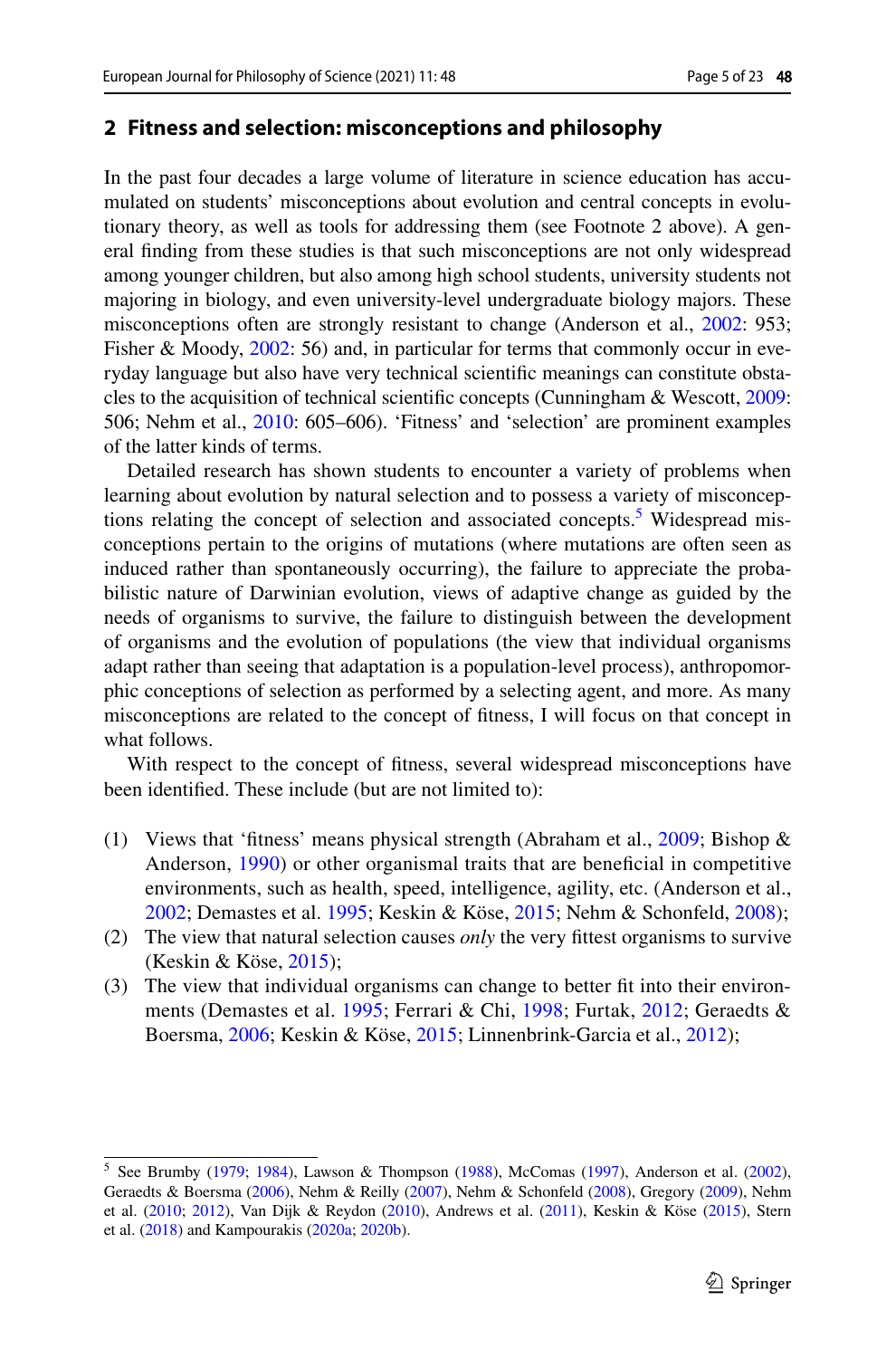- (4) The view that ftness is a property of species rather than organisms, in the sense that the fttest species prevail (Nehm & Reilly, [2007](#page-21-6); Nehm & Schonfeld, [2008](#page-21-7));
- (5) The view that the term 'ftness' applied to genes means that an allele is dominant, as opposed to recessive (Nehm & Reilly, [2007](#page-21-6); Nehm & Schonfeld, [2008](#page-21-7)).

Misconception (1) clearly corresponds to everyday meanings of the words 'ft' and 'ftness' associated with physical exercise and overall health. Misconception (2) refects Herbert Spencer's phrase "survival of the fttest", which – even though it originated in the scientifc literature – has become so commonly known as a shorthand for evolution by natural selection that it can now be seen as part of everyday language.<sup>6</sup> Misconception (3) is often interpreted as a Lamarckian conception of evolution and taken as an indication that students enter the classroom with a Lamarckian perspective on evolution that must be transformed into a Darwinian perspective.<sup>[7](#page-5-1)</sup> As Crow ([2004:](#page-19-14) 64) put it, "Lamarck is sitting in the front row". Misconceptions (4) and (5) are less rooted in everyday views of evolution and may represent inadequate understandings of scientifc content that was acquired by students in earlier instructional contexts.

Starting from such inventories of misconceptions, adherents of the conceptual change model (including active teachers) sometimes see the challenge as consisting in fnding ways to transform these misconceptions into *the* correct biological concept of ftness. The same view is held for closely related notions such as 'selection'. Furtak ([2012\)](#page-20-13), for example, mentions teachers who in interviews expressed the view that misconceptions needed to be "debunked" or "squashed", and aligns with the view that "students are likely to confuse everyday meanings of "ftness" with *the biological defnition of the term*" (2012: 1189; emphasis added). Similarly, Ferrari & Chi claim that "the notion of natural selection is remarkably simple" (1998: 1231) and speak of students having naïve views of the mechanism of natural selection, suggesting that there is an unequivocal scientifc view that teaching should aim for. But philosophical work on the notions of natural selection and ftness show that conceptual change is much less simple than these authors think.

Among historians and philosophers of biology there is an ongoing debate on the question what, exactly, natural selection *is*: a force, a process, a mechanism,<sup>[8](#page-5-2)</sup> or rather just the statistical *outcome* of other natural causes, processes or mechanisms.<sup>[9](#page-5-3)</sup> Matthen & Ariew, for example, argue that "[f]itness and natural selection have no reality except as accumulations of more fundamental events"  $(2002: 82)$  – a view which yields completely different concepts of fitness and natural selection than are usually taught in biology classes and textbooks. History and philosophy of science thus show us that the of natural selection is not a simple notion at all, *contra* Ferrari

<span id="page-5-0"></span><sup>6</sup> The phrase was coined by Spencer and suggested to Darwin by Alfred Russel Wallace, who thought it expressed Darwin's ideas more clearly than the phrase "natural selection". Darwin incorporated it in the ffth and sixth editions of the *Origin of Species*.

<span id="page-5-1"></span> $8$  E.g., Sober [\(1984](#page-22-6)), Skipper & Millstein [\(2005](#page-22-7)), Garson ([2013\)](#page-20-17) and Millstein [\(2013](#page-21-13)). <sup>7</sup> See, for example, Jiménez-Aleixandre ([1992\)](#page-20-19), Demastes et al. [\(1995](#page-19-6)) and Fisher & Moody ([2002\)](#page-20-9). Geraedts & Boersma ([2006\)](#page-20-6) and Kampourakis & Zogza ([2007\)](#page-20-10) argue that this interpretation is incorrect.

<span id="page-5-3"></span><span id="page-5-2"></span><sup>&</sup>lt;sup>9</sup> E.g., Matthen & Ariew [\(2002](#page-22-8); [2009\)](#page-21-15), Walsh et al. (2002; [2017\)](#page-22-9), Lewens [\(2010](#page-21-16)), Huneman ([2012\)](#page-20-18).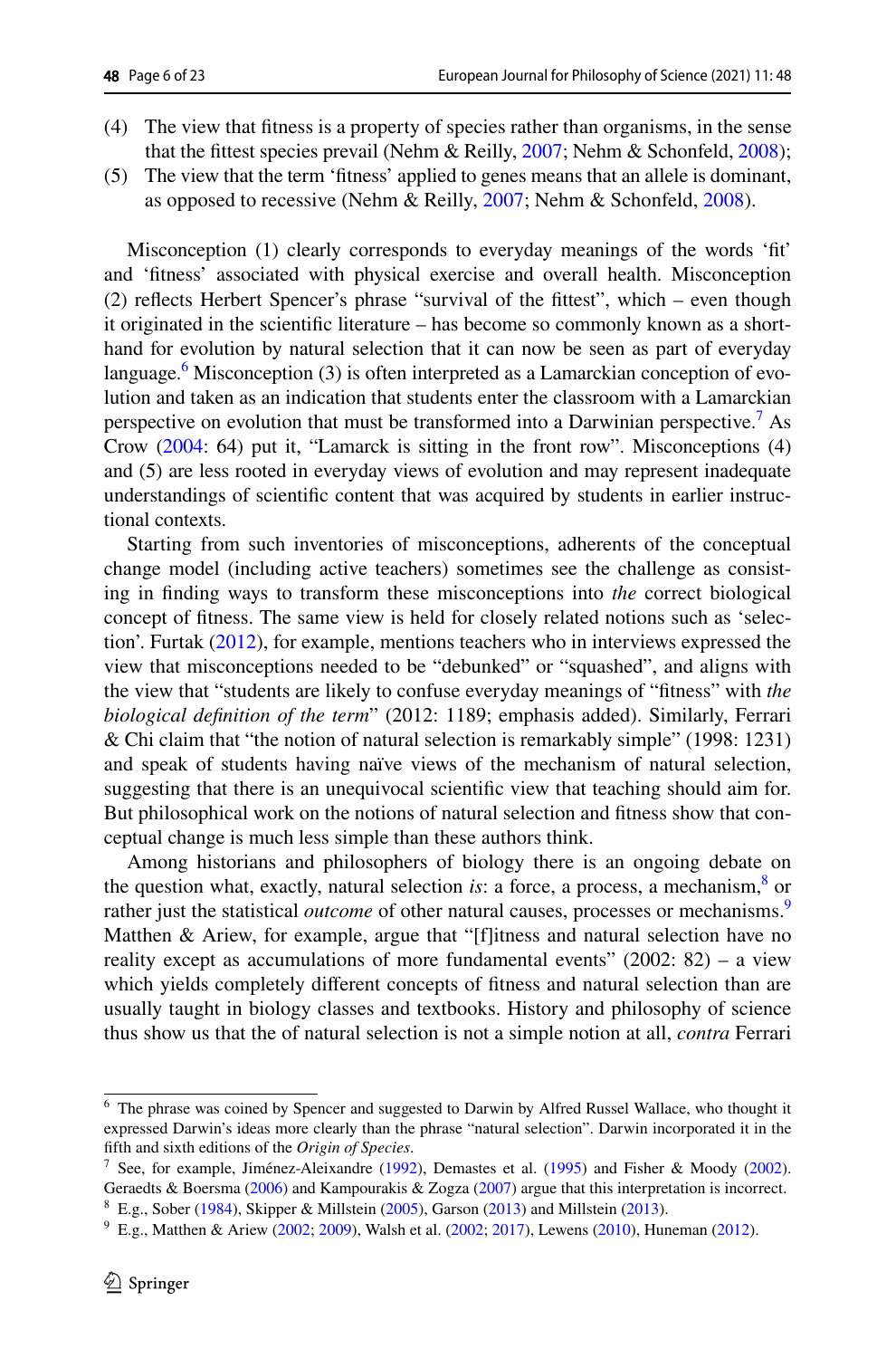and Chi [\(1998](#page-20-8)), and that there is a plurality of possible conceptual targets of instruction in the teaching of evolution. Largely independently of this metaphysical debate on the nature of natural selection, there is a similar debate on the concept of ftness. This extensive debate, which has a history of more than five decades and is still very far from resolved, is carried out by historians and philosophers of biology as well as biologists themselves.<sup>10</sup> The latest major event in this debate is a heated controversy following a criticism of the concept of inclusive ftness (Allen & Nowak, [2016](#page-19-15); Allen et al. [2013](#page-19-16); Nowak et al., [2010\)](#page-21-17). The criticism was noteworthy because one of its authors (E.O. Wilson) long was a major proponent of inclusive ftness theory who had apparently revised his views (Woodford, [2019\)](#page-22-10). It led to a highly critical response authored by 137 biologists (Abbott et al., [2011\)](#page-19-17) and the publication of special criticism-and-response sections and special issues devoted to the controversy, and started a still unresolved discussion among biologists and philosophers of biology. $\frac{11}{2}$ 

These debates show one thing particularly clearly: neither for the concept of natural selection nor for the concept of ftness clear target concepts in biological science exist. For the concept of ftness, there isn't even clarity regarding the number of different ftness concepts, their relations to each other, or their usefulness in biological research. Note that the concept of ftness is not special in this respect, but rather an instance of a common state of afairs in the sciences. Historians and philosophers of science (and in particular of biology) have come to endorse pluralism regarding many central scientifc concepts – in biology for instance with respect to the concepts of species, gene, function, ftness, individual, and others (see, prominently, Dupré, [1993\)](#page-20-20). Indeed, "[i]t is only a slight exaggeration to say that conceptual pluralism is taking over debates in (philosophy of) science" (Taylor & Vickers, [2017](#page-22-11): 17). Conceptual pluralism as a stance in the history and philosophy of science amounts to acknowledging that it cannot be generally expected that there are uniquely correct meanings for central concepts in the sciences. Technical scientifc terms often have related but diferent meanings in diferent contexts of scientifc research and it is not uncommon for diferent meanings to be used in parallel to serve diferent purposes in diferent contexts of research (Taylor & Vickers, [2017](#page-22-11): 17–18; Kampourakis, [2018\)](#page-20-21). In addition, for many concepts there are ongoing, open-ended debates about their meanings, with participants in the debates fnding themselves unable to fnd clear ways to adjudicate between competing interpretations.

<span id="page-6-0"></span><sup>&</sup>lt;sup>10</sup> The literature generated in the debate on fitness concepts is vast and impossible to review here (but for an overview of the main aspects, see Sect. [3.1](#page-7-0)). Good introductions to the literature are Hendry et al. ([2018\)](#page-20-22) and Rosenberg & Bouchard ([2020\)](#page-22-12). Work by philosophers of biology includes Manier ([1969\)](#page-21-18), Beatty & Mills ([1979\)](#page-19-18), Matthen & Ariew [\(2002](#page-21-14)), Ariew & Lewontin [\(2004](#page-19-19)), Bouchard & Rosenberg ([2004\)](#page-19-20), Krimbas ([2004\)](#page-21-19), Ariew & Ernst [\(2009](#page-19-21)), Van Dijk & Reydon ([2010\)](#page-22-3), Abrams ([2012\)](#page-19-22), Birch ([2017\)](#page-19-23), Rubin [\(2018](#page-22-13)) and Bruner & Rubin [\(2020](#page-19-24)). Work by biologists includes De Jong [\(1994](#page-19-25)), Wilson ([2004\)](#page-22-14), Demetrius & Ziehe ([2007\)](#page-19-26), Orr ([2009\)](#page-21-20), Akçay & Van Cleve ([2016\)](#page-19-27) and Hendry et al. [\(2018](#page-20-22)).

<span id="page-6-1"></span><sup>11</sup> E.g., Rousset & Lion [\(2011](#page-22-15)), Birch ([2017](#page-19-23)), Rubin ([2018](#page-22-13)) and Levin & Grafen [\(2019\)](#page-21-21). See also a *Brief Communications Arising* section in *Nature* 471 (2011): E1-E10, a special collection of *Royal Society Open Science* [\(https://royalsocietypublishing.org/topic/special-collections/inclusive-ftness](https://royalsocietypublishing.org/topic/special-collections/inclusive-fitness)), and a dedicated website by the critics whose publications started the controversy ([https://ped.fas.harvard.edu/inclusive-ftness](https://ped.fas.harvard.edu/inclusive-fitness)).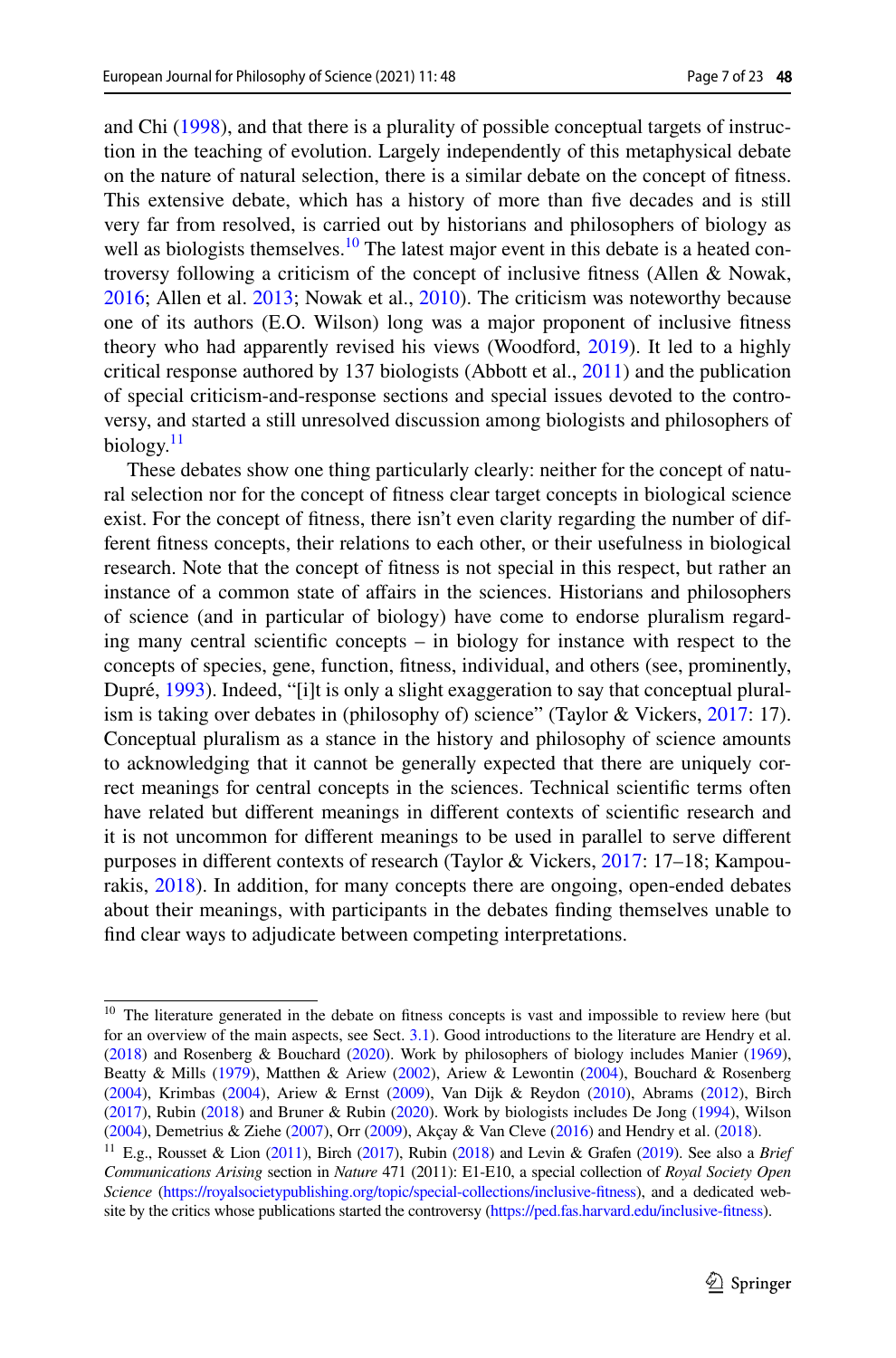Conceptual pluralism deeply complicates the teaching of scientifc concepts to students on the conceptual change model, as the "targets of instruction" often are not unequivocally and clearly defned scientifc terms, but complicated manifolds of concepts and technical terms associated with a plurality of meanings. The general lesson to draw from this literature is that there are no clear targets for conceptual change. The "target of instruction" is often not an unequivocally and clearly defned scientifc term, but rather a complicated bundle of concepts and terms that are subject to ongoing debate, modifcation and revision. The target of instruction thus is a difuse, moving target, such that teaching *the right concept* of ftness (*the* textbook defnition of 'ftness'), or *even the right set of concepts*, cannot be an aim of science teaching. This constitutes a problem for views that conceptual change means bringing the diversity of students' initial (mis-) conceptions as close as possible to the scientifcally accepted target concepts. But I want to suggest that philosophy of science provides tools to address this problem, and I now turn to exploring these tools and will illustrate them by focusing on the notion of fitness.

## **3 Using philosophy to teach non‑philosophers**

Conceptual clarifcation – one of the core tasks in the history and philosophy of science – can yield tools to address students' alleged misconceptions more adequately than is done in the conceptual change model and to see the hidden value that misconceptions may have even if strictly speaking they are wrong.<sup>12</sup> Notwithstanding the complicated nature of the debate on the notion of ftness, the philosophical literature highlights several meanings of the term that played leading roles at some point in the history of biology. Noteworthy about these meanings is their closeness to widespread misconceptions, allowing them to be used to address these in the classroom. For reasons of space, I will only be able to give an incomplete overview of the conceptual clarifcation of the concept of ftness that philosophers of biology have undertaken. Note, too, that as research in history and philosophy of biology progresses, new meanings may be uncovered, such that any overview of the diferent meanings of 'ftness' will inherently be provisional and incomplete.

## <span id="page-7-0"></span>**3.1 An incomplete conceptual clarifcation of 'ftness'**

The frst meaning of 'ftness' – *Darwinian ftness* (Ariew & Lewontin, [2004:](#page-19-19) 348–350) or *ecological ftness* (Rosenberg, [2006:](#page-21-22) 165–169) – is that of an organism's ftness as a metaphorical "lock-and-key" ftting into its environment (Krimbas, [2004](#page-21-19): 186). This notion of ftness served an explanatory role in Darwin's theory of natural selection: organisms that match the demands placed on them by their environments better than others (i.e., have traits that meet their needs in their particular environment) clearly have

<span id="page-7-1"></span><sup>&</sup>lt;sup>12</sup> Therefore, it might be better to stop referring to students' initial conceptions as 'misconceptions' but instead use a more value-neutral term such 'initial conceptions' or 'alternative conceptions' (Van Dijk & Reydon, [2010:](#page-22-3) 656).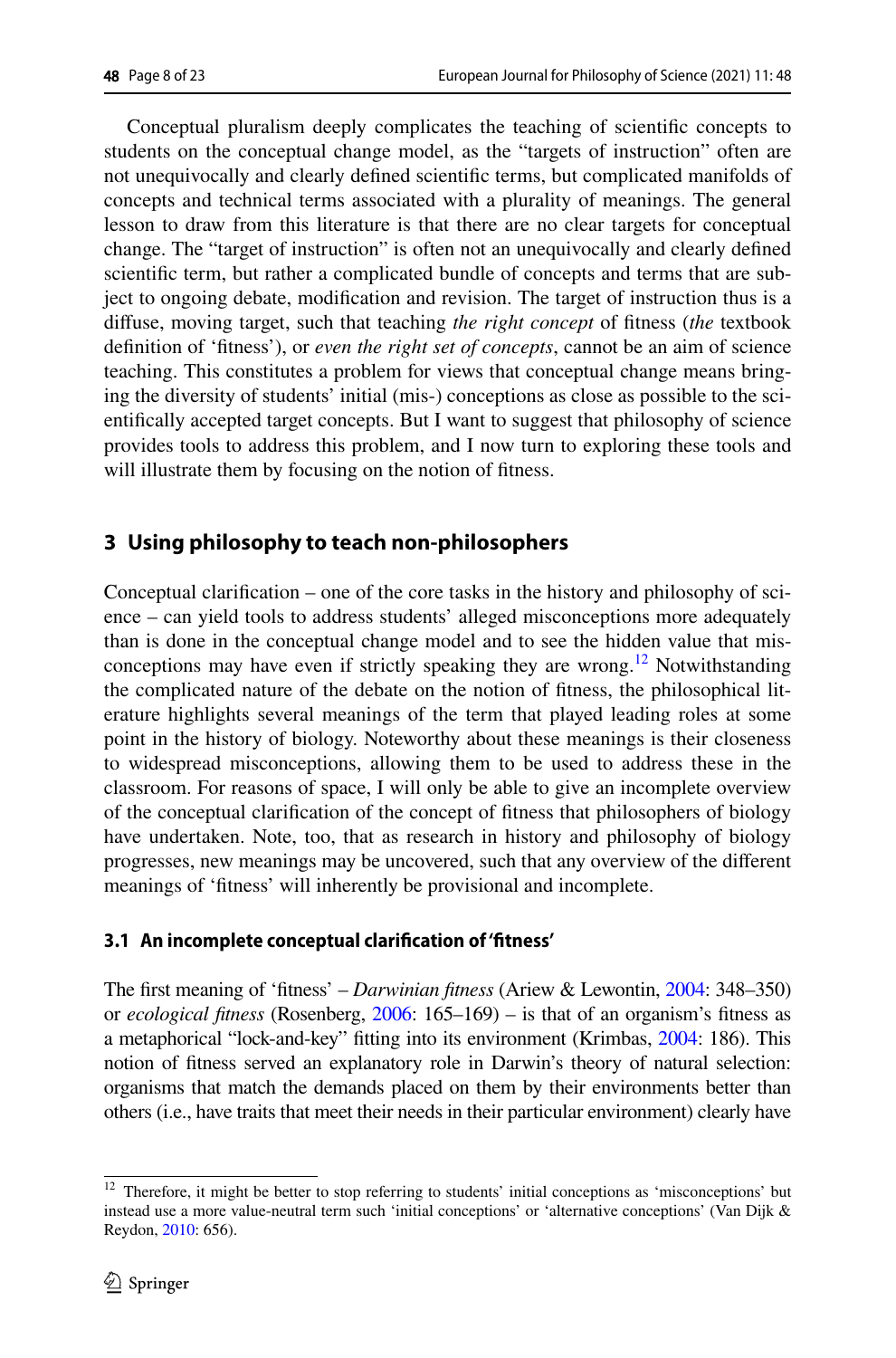a better chance of survival and reproduction than their less well matching compatriots. As Ariew and Lewontin [\(2004:](#page-19-19) 348) write, "[d]ifferent individual members of a species […] 'ft' into the environment to diferent degrees as a consequence of their variant natural properties, and those that made the best 'ft' would survive and reproduce their kind better than those whose 'ft' was poorer." This formulation clearly shows that Darwinian fitness can be attributed to individual organisms (Krimbas,  $2004:186$  $2004:186$ ) – no two organisms will have exactly the same Darwinian 'ft' with their environment, as no two organisms will be identical in each and every trait. But note that nothing prevents us from attributing Darwinian ftness to types of organisms, i.e., phenotypes, rather than individual organisms. Darwinian ftness compares actual organisms with respect to their 'ft' with their environment, but it is also possible to take abstract phenotypes (types of organisms defned by the same trait or traits) and compare these with respect to their 'ft' into the environment. The comparison is the same, but in one case actual organisms are compared while in the other case abstract types are compared. While Darwinian ftness is not commonly attributed to phenotypes, it is a possible ftness concept that should be distinguished from the classical concept of Darwinian ftness as two variants of the same concept. Here, I will distinguish between 'Darwinian ftness [organism version]' and 'Darwinian ftness [type version]'.

Because of several problems with the concept(s) of Darwinian ftness (Rosenberg, [2006](#page-21-22): 165–166) and with the rise of population genetics, biologists increasingly replaced this notion by a notion of ftness as the *actual reproductive success* of organisms, meaning the number of actual offspring that survive to reproductive age.<sup>13</sup> This move involves a fundamental shift from conceptualizing ftness in terms of what explained diferential reproduction to conceptualizing ftness in terms of diferential reproduction itself. That is, while the notion of 'Darwinian ftness' is conceived in terms of the properties of organisms that give them a particular reproductive success, on this new concept ftness is conceptualized as reproductive success itself (i.e., the *explanandum* of Darwinian ftness). This ftness concept, which I will call 'individual actual ftness', can be thought of as an absolute or relative value: "absolute ftness is the ftness of a biological unit (e.g., number of ofspring of an individual) ignoring the ftness of other units (e.g., other individuals in the population), whereas relative ftness is the ftness of a unit relative to those other units (e.g., number of ofspring of an individual divided by the mean number of ofspring per individual in the population)" (Hendry et al., [2018:](#page-20-22) 460). Note that in principle, actual ftness can be attributed to various concrete biological entities, such as organisms, genes and groups, but not to types. Types, after all, do not have any actual (non-averaged) reproductive success, only concrete biological entities do.

This concept of ftness was soon found problematic too, though, because the life history of organisms is afected by chance events and accidents not related to their traits and that therefore cannot count as explanatory factors in evolutionary theory (Krimbas, [2004:](#page-21-19) 186; Van Dijk & Reydon, [2010](#page-22-3): 667). A way to avoid this problem is to attribute ftness to organism types rather than individual organisms, and conceive of ftness as the *average actual reproductive success of organisms* 

<span id="page-8-0"></span><sup>&</sup>lt;sup>13</sup> See Ariew & Lewontin ([2004:](#page-19-19) 350ff.), Van Dijk & Reydon [\(2010](#page-22-3): 667) and Akçay & Van Cleve ([2016:](#page-19-27) 2).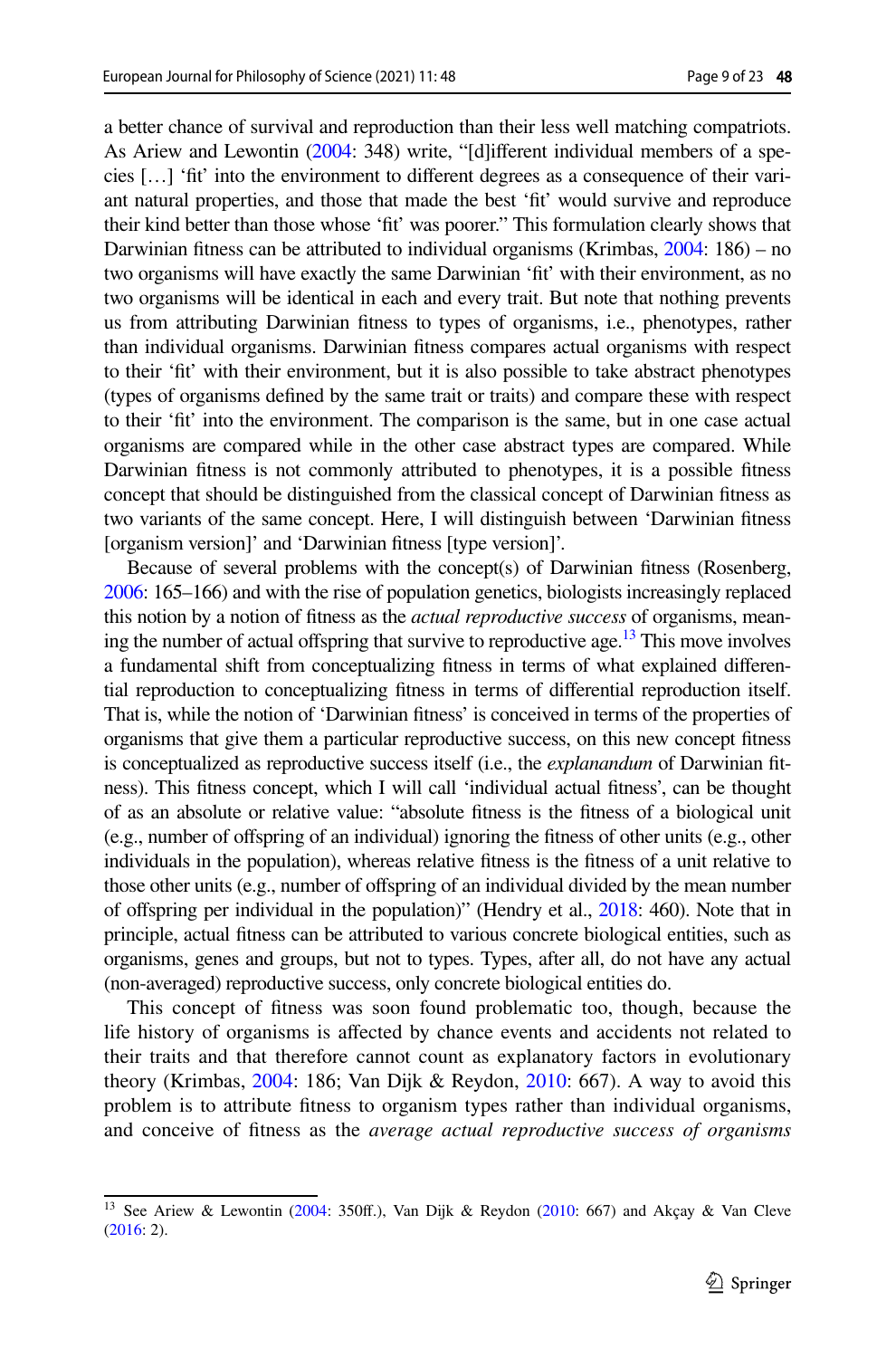*of a particular type*. This conception, which I call 'average actual ftness', attributes identical ftness to organisms of the same type (in the same way as Darwinian ftness [type version] does), connecting ftness to the intrinsic traits shared by all organisms of a type and bracketing efects of chance events on actual individual reproductive success. A problem with this conception, however, is that ftness still is equal to actual reproductive success, thus merely referring to the phenomenon in need of an explanation rather than to an evolutionary explanation of this phenomenon (Van Dijk & Reydon, [2010:](#page-22-3) 668). In addition, biology emphasizes variation among the organisms of a population or species, rather than sameness of organisms of a type, such that a concept of average actual ftness of a type does not seem to do much explanatory work in biological science. Beatty and Mills [\(1979](#page-19-18)) avoided this by *defning* organism types in terms of shared traits (Van Dijk & Reydon, [2010:](#page-22-3) 669), such that organism types are abstractions and no two actual organisms will be of exactly the same phenotype, as they will never have perfectly identical physical strength, speed, agility, etc. When considering phenotypes this may not yield a very useful ftness concept, but on a view of organism types as genotypes organisms *can* have identical genetic traits (i.e., alleles), such that for genotypes such a fitness concept could be more useful there.

In response to the problems confronting notions of individual actual ftness and average actual ftness, Beatty and Mills [\(1979](#page-19-18)) proposed to conceive of ftness as the capacity of organisms with a particular set of phenotypic or genotypic traits (i.e., a type of organism) to have a particular degree of reproductive success in a given environment. This is the famous *propensity interpretation of ftness*, which in the same way as Darwinian ftness is intended to serve as an explanation of actual reproductive success rather than as a term denoting the explanandum. Because the concept of ftness (in the same way as other scientifc terms) should perform an explanatory role, conceptualizations that refer to an explanans are to be preferred over conceptualizations that merely refer to an explanandum. In contrast to the concepts of individual and average actual ftness, on the propensity interpretation ftness refers to the capacity or propensity of biological entities of a particular type to produce ofspring. One thing to note is that on this interpretation a given organism has a ftness only as an instantiation of a particular type – ftness thus is attributed to types and only indirectly to organisms and other biological entities as the "expected ftness of a unit given its genotype or phenotype" (Hendry et al., [2018](#page-20-22): 460). This way of conceptualizing ftness has become prominent in biological research. Unfortunately and confusingly, it is often called 'Darwinian ftness'. Demetrius and Ziehe, for example, write that "[t]he term Darwinian ftness refers to the *capacity of a variant type* to invade and displace the resident population in competition for available resources. [...] Fitness, according to Darwin, means the capacity to survive and reproduce." (Demetrius & Ziehe, [2007](#page-19-26): 323; emphasis added). In a similar vein, Dietz ([2005:](#page-20-23) 1097) specifes that "Darwinian ftness [is] the capacity of a rare mutant to prevail in competition with the ancestral type." To distinguish this ftness concept from Darwinian ftness as discussed earlier in this section, I will here use the term 'propensity interpretation'.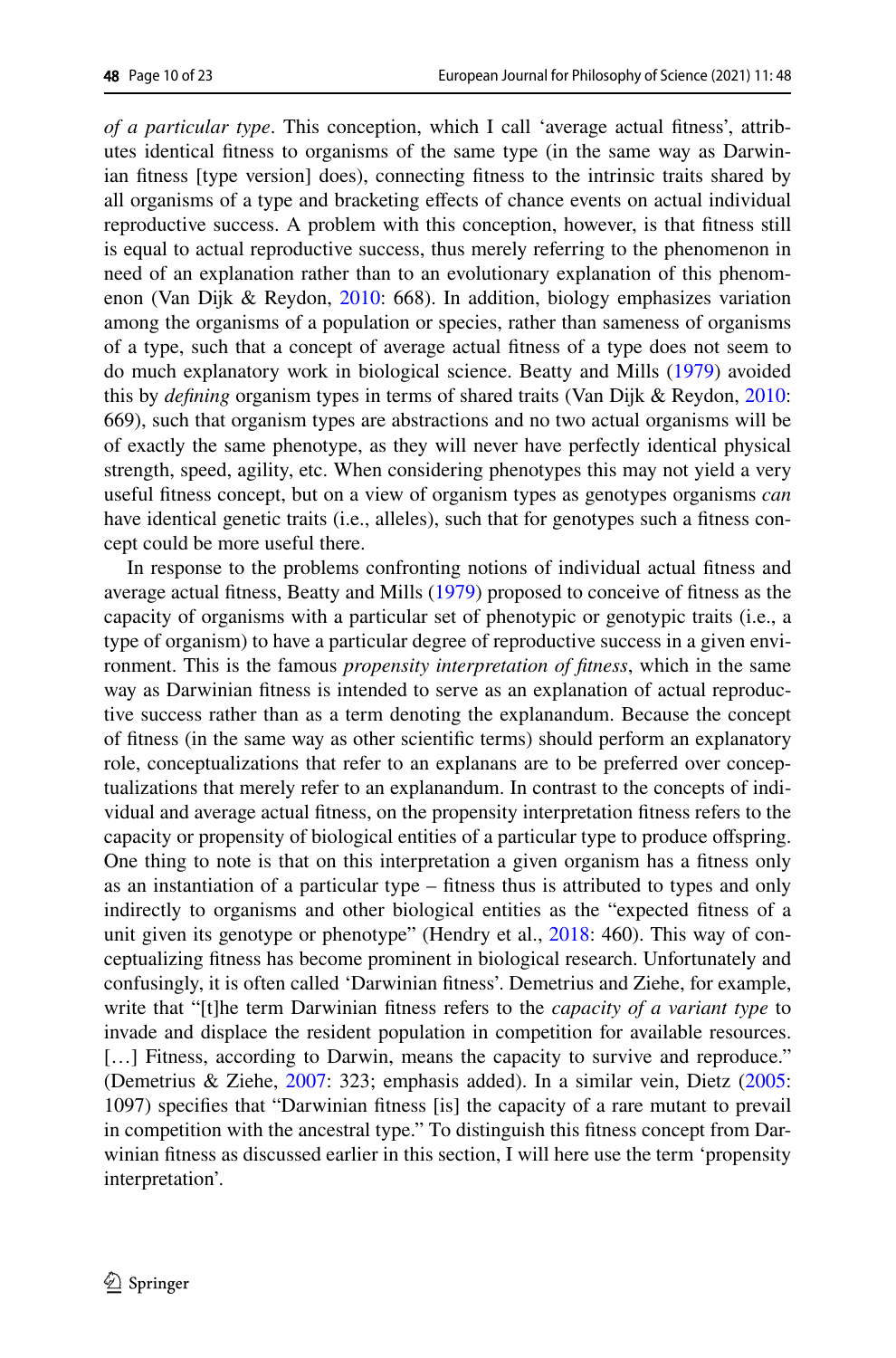Somewhat separated from these conceptual developments, the concept of *inclusive fitness* was proposed by Hamilton in the 1960s.<sup>14</sup> Hamilton pointed out that organisms can contribute their genes to their ofspring population either directly (by producing ofspring themselves) or indirectly (by helping relatives that have similar genotypes to ensure the survival of their offspring). 'Inclusive fitness' can be thought of as the actual number of ofspring caused directly or indirectly by an organism (Rubin, [2018\)](#page-22-13), or the "weighted sum of the efects on reproductive success it causes by means of its behaviour [where t]he weights are coefficients of relatedness" (Birch, [2017:](#page-19-23) 2). The concept thus counts an organism's own ofspring as well as offspring of relatives to the survival of which the organism contributed indirectly, where ofspring of more distant relatives is given less weight in the total count. This ftness concept is similar to that of individual actual ftness, as ftnesses are attributed to individual organisms based on their actual reproductive success (with the diference that now indirect ofspring in later generations is counted too). The concept was intended as an explanation of the evolution of social behavior in the context of kin selection theory, but (as mentioned in Sect. [2](#page-4-1)) its usefulness has become the topic of recent debate.

#### **3.2 From conceptual clarifcation to a toolkit for teaching**

The conceptual clarifcation presented above is incomplete, as it presents only the main results from research in the history and philosophy of biology on the notion of ftness. The volume of literature on the topic is extensive and for reasons of space, more details cannot be given here. But the preceding overview suffices to develop a conceptual toolkit for teaching. Before continuing, though, I should caution readers that the notion of a conceptual toolkit is not intended as a very strict notion, nor as a notion that has deep theoretical roots in previous research. I use the term 'conceptual toolkit' in an informal sense to denote *a set of concepts and conceptions available to students, teachers and researchers to work with in their learning, teaching and research practices*. The various concepts and conceptions in the toolbox in this informal sense are tools for epistemic and didactic work: cognitive agents use concepts to organize their knowledge and understanding of the world as well as their activities of the production of knowledge and understanding.<sup>15</sup> The conceptual toolkit regarding the concept of ftness developed here thus is just a set of concepts and conceptions that can be used by students and teachers in teaching practice.

<span id="page-10-0"></span><sup>&</sup>lt;sup>14</sup> See Mills & Beatty [\(1979](#page-19-18): 285), Van Dijk & Reydon [\(2010](#page-22-3)), Akçay & Van Cleve ([2016\)](#page-19-27), Rubin ([2018\)](#page-22-13), Levin & Grafen ([2019\)](#page-21-21) and Bruner & Rubin ([2020\)](#page-19-24).

<span id="page-10-1"></span><sup>&</sup>lt;sup>15</sup> In science education, Taber [\(1995](#page-22-16)) presented the notion of a mental toolbox containing concepts as an analogy for discussing learning processes. Philosophers of science also sometimes refer to concepts as parts of conceptual toolkits: Odenbaugh & Grifths ([2020](#page-21-23)), for example, write that "[t]he idea of *proper function* has become part of the conceptual toolkit of philosophy in general and of the philosophy of language and the philosophy of mind in particular […]." For more on the idea of concepts as tools for research with specific roles in specific contexts, see e.g., Stotz & Griffiths [\(2008](#page-22-17)), Stotz [\(2009](#page-22-18)) or Brigandt ([2010](#page-19-28)).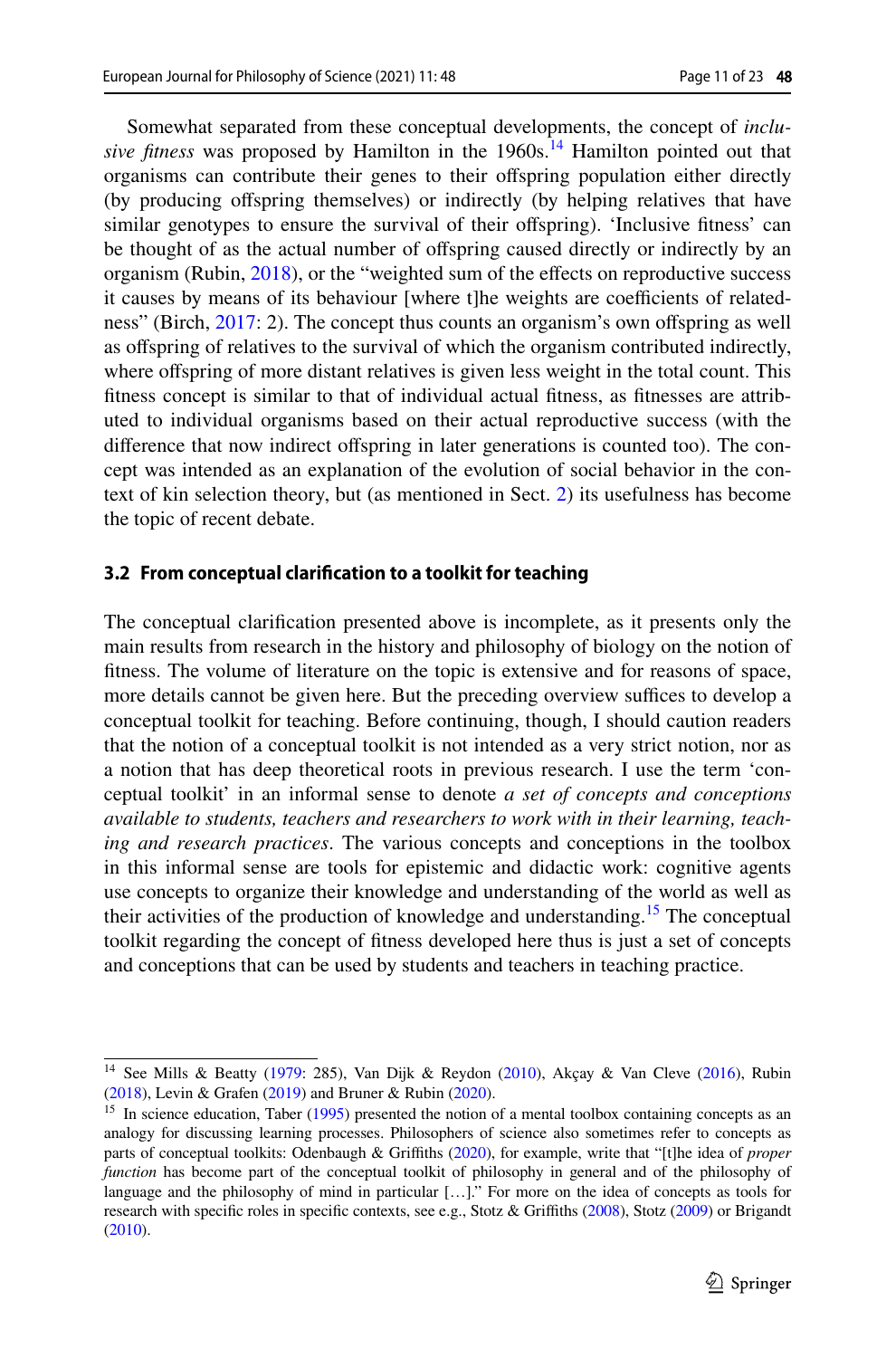The conceptual clarifcation that was presented above shows several aspects of the concept of ftness. First, it shows that instead of one ftness concept, at least four distinct concepts should be distinguished – Darwinian (or ecological) ftness, individual actual ftness, average actual ftness, and inclusive ftness. In addition to these diferent meanings of 'ftness', it became clear that there are diferent views in the literature regarding which entities can be bearers of ftness. Fitness can be attributed to genes, organisms and organism types (which can be defned as phenotypes or genotypes) (see also De Jong, [1994:](#page-19-25) 4). Sometimes, they even can be attributed to populations, lineages and species (Orr: 2009: 531).<sup>16</sup> Accordingly, two dimensions of ftness can be distinguished: the *content* of ftness as an attribute and the *entity* to which this is attributed.

It is thus possible to develop a simple framework onto which diferent meanings of 'fitness' can be mapped $1$ ':

'Fitness' can mean

- a. *a degree of matching between traits and environment;*
- b. *actual reproductive success (absolute, relative, or average number of direct offspring);*
- c. *a propensity for reproduction;*
- d. *inclusive reproductive success (number of ofspring to which a contribution was made)*

of

- i. *an individual organism;*
- ii. *a phenotype (a type of organism);*
- iii. *a gene;*
- iv. *a genotype (a type of organism);*
- v. *a population;*
- vi. *a lineage or species.*

Figure [1](#page-12-0) graphically represents the framework as a  $4\times6$  matrix. Each slot represents a specifc conception of ftness (a particular meaning of 'ftness' combined with the entity or type to which ftness is attributed). The matrix is what I call a 'conceptual toolkit': it is a set of conceptions associated with the concept of ftness that can be used in research, teaching and learning practices. Note that not all slots necessarily constitute possible or useful conceptions, such that not all slots are necessarily flled. For example, concepts of the inclusive ftness of organisms types are not possible, because inclusive ftness encompasses the *actual* contribution of an

<span id="page-11-1"></span><span id="page-11-0"></span><sup>&</sup>lt;sup>16</sup> For reasons of space, I have not considered this point in any detail. Suffice it to say that on interpretations of evolution that include group selection or species selection, ftness can be attributes to populations (groups), species, and/or lineages as these entities produce diferent numbers of descendant entities.  $17$  For a different framework, see Abrams [\(2012](#page-19-22)).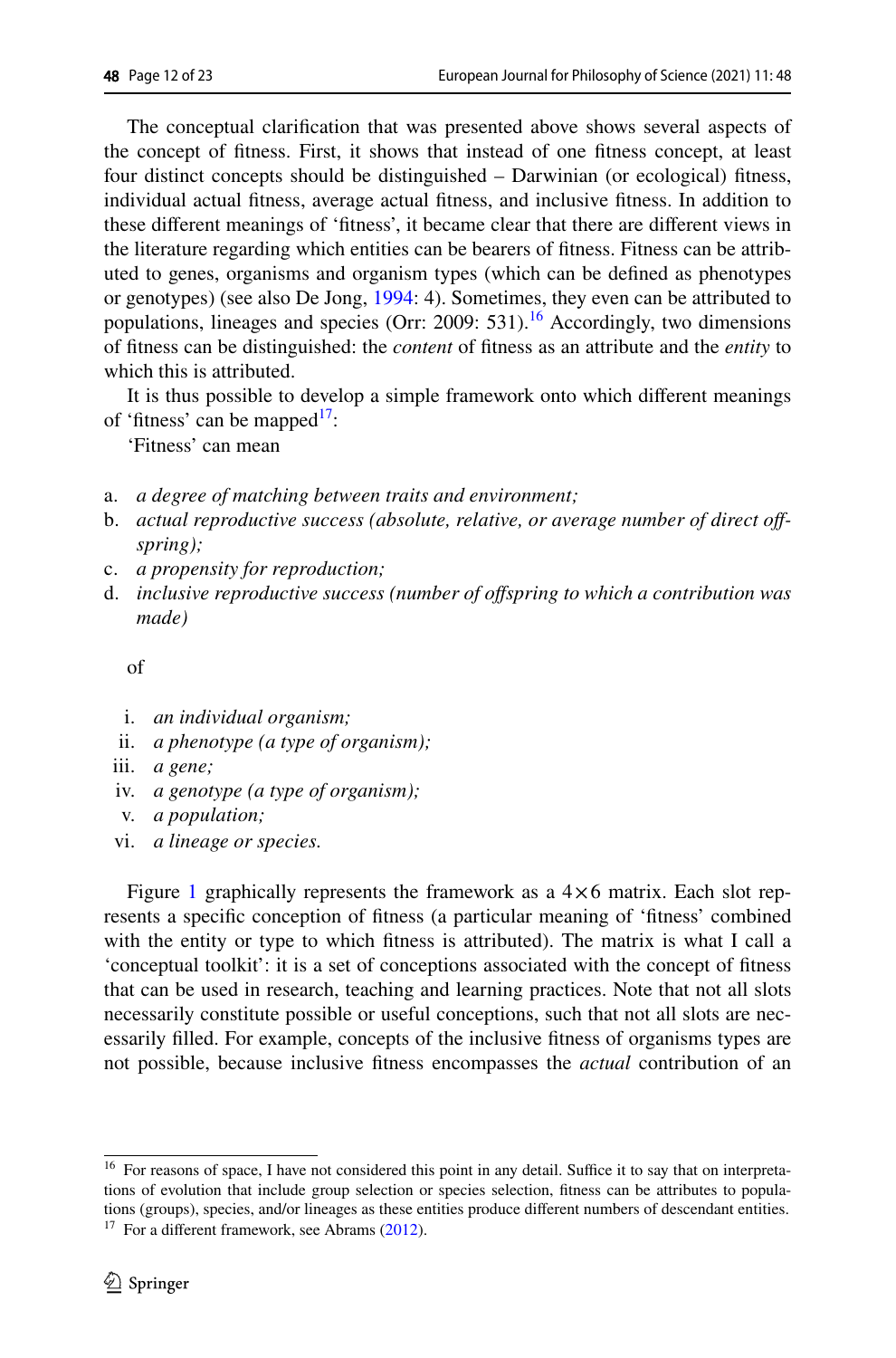| 'Fitness'               | a. degree of<br>matching                                                                    | b. actual<br>reproduction    | c. propensity for<br>reproduction                        | d. inclusive<br>reproduction |
|-------------------------|---------------------------------------------------------------------------------------------|------------------------------|----------------------------------------------------------|------------------------------|
| i. organism             | Darwinian fitness<br>[organism version];<br><b>Ecological fitness</b><br>[organism version] | Individual actual<br>fitness | (Possible fitness<br>concept only in a<br>derived sense) | Inclusive fitness            |
| ii. phenotype           | Darwinian fitness<br>[type version];<br><b>Ecological fitness</b><br>[type version]         | Average actual<br>fitness    | Propensity<br>interpretation                             |                              |
| iii. gene               |                                                                                             | Individual actual<br>fitness | (Possible fitness<br>concept only in a<br>derived sense) |                              |
| iv. genotype            |                                                                                             | Average actual<br>fitness    | Propensity<br>interpretation                             |                              |
| v. population           |                                                                                             | Individual actual<br>fitness |                                                          | (Unclear)                    |
| vi. lineage,<br>species |                                                                                             | Individual actual<br>fitness |                                                          | (Unclear)                    |

<span id="page-12-0"></span>**Fig.** 1 The framework depicted as a  $4\times6$  matrix with some examples of what the slots can contain. For each slot, is can be asked whether it would contain a meaningful and useful concept of ftness for biological science, or for everyday understanding of and communication about evolution. Some slots remain empty, as not all ftness concepts can meaningfully be attributed to all six kinds of biological entities in the table. The concepts in slots *c.i.* and *c.iii.* are derivative on those in slots *c.ii.* and *c.iv.*, respectively. Note: slots flled in light grey do not contain a possible ftness concept

organism to the production of ofspring. Note too, again, that this is a simplifed and incomplete toolkit, derived from an abbreviated conceptual clarifcation and not intended as an exhaustive description of all the diferent meanings of 'ftness' that can be found in biological science. More detail can be added on the basis of a closer examination of the literature and of the history and contemporary practice of biological research. That is, I do not claim that the toolkit presents all there would be to say about the concept of ftness – far from it, it is a starting point for further work.

Regarding the content of the slots, I want to suggest that this can consist of concepts as well as conceptions. Some authors (e.g., Carey, [2000,](#page-19-13) quoted in Sect. [1](#page-0-1)) take concepts, not conceptions, to be the targets of instruction. Strictly speaking this is incorrect, as often a clear distinction is made between conceptions and concepts. According to Kampourakis [\(2020a](#page-20-15): 42), for example, "[c]oncepts should be distinguished from conceptions, the latter being the diferent meanings of, or meanings associated with, particular concepts." On such a view, scientifc concepts are technical terms, such as 'species' or 'temperature', for which textbooks provide defnitions, and conceptions are the various meanings of this concept that exist in the minds of cognitive agents. The textbook defnitions of scientifc concepts then provide widely accepted meanings of the term (strictly speaking, defnitions are verbalizations of scientifc *conceptions*), while each cognitive agent has its own conception associated with the term. (Even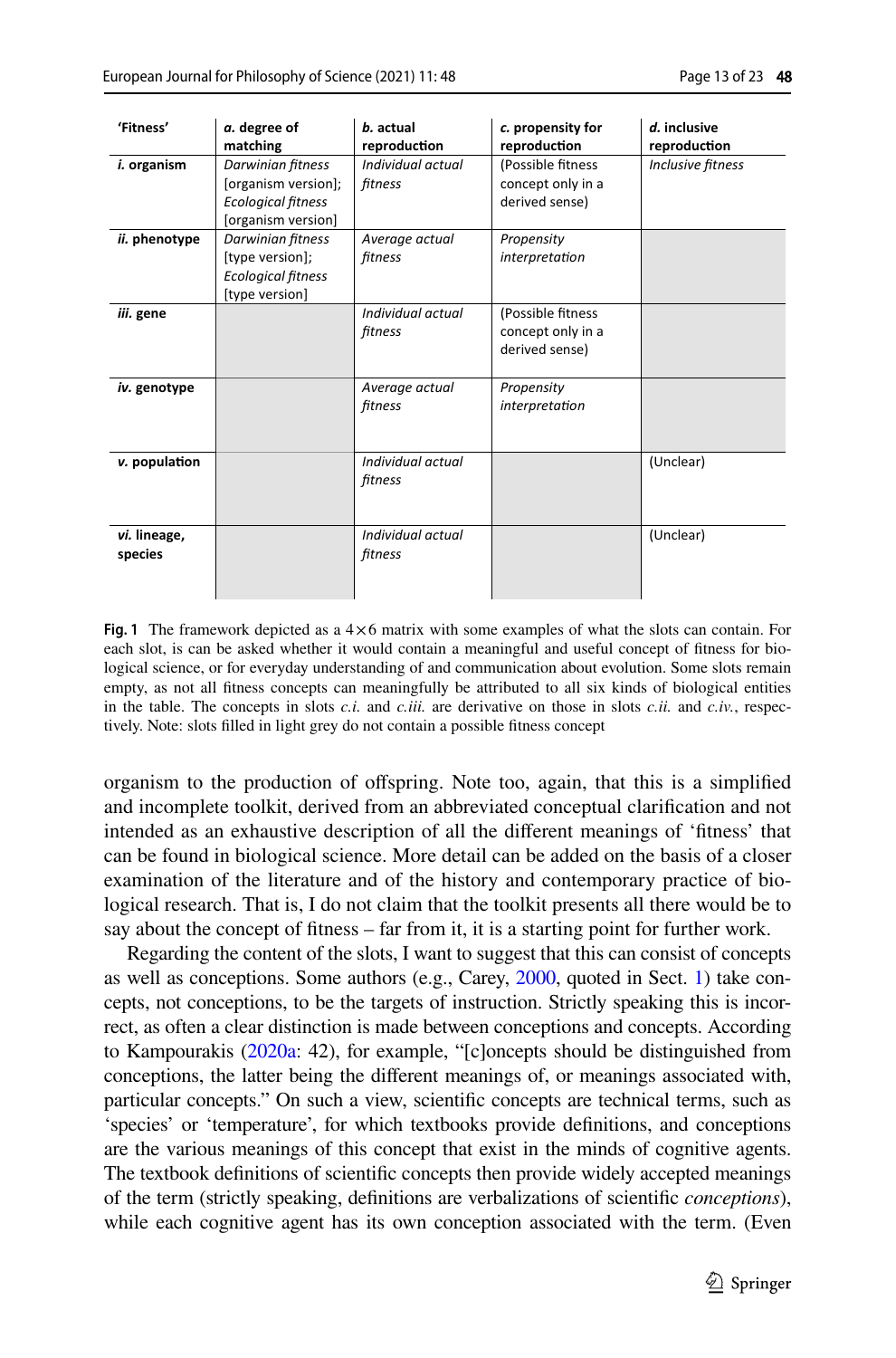someone who memorizes a textbook defnition of 'species' will have their own personal conception associated with the concept of species, because the defnition will be placed in the context of that person's own knowledge, beliefs and experiences.) The movement from misconceptions to correct concepts (see Sect. [1](#page-0-1)) thus strictly speaking is from a person's initial conception associated with a concept to one of the available scientifc conceptions of that concept. But there is a debate in psychology, and in the philosophy of mind and language, on the nature of concepts and on how conceptions relate to concepts (e.g., Ezcurdia, [1998;](#page-20-24) Margolis & Laurence, [2019](#page-21-24)). In those felds, concepts themselves are often understood as units of mental content that can be thought of as mental representations in the minds of cognitive agents, abilities of cognitive agents, or abstract objects. On the former two views of the nature of concepts, there is no diference between concepts and conceptions: both are units of mental content exiting in the minds of cognitive agents. Because of the lack of clarity on the nature of concepts and on the distinction between concepts and conceptions (and because such a distinction is not important for my arguments in the present paper), I will ignore this issue and not make a strict distinction between concepts and conceptions.

Let me now illustrate the conceptual toolkit in more detail. I want to suggest that its function is to map out the various concepts and conceptions in such a way that for each concept/conception it shows how ftness is conceived of ontologically – as a physical property or set of properties; as a measure of actual or average reproductive success; as a capacity or propensity – and to what kind of entities it is attributed. As concepts can be thought of as tools for research, for communication, for understanding, and so on (see Footnote 15), Fig. [1](#page-12-0) can be thought of as depicting part of the toolkit available to researchers, teachers and students with respect to the scientifc term 'ftness'. In teaching contexts, the toolkit can be used by instructors as well as students to locate currently used scientifc concepts they encounter in the literature, concepts found in older texts (that were used at an earlier stage of the history of biology but now might have become obsolete), widespread alternative/everyday conceptions and individuals' own conceptions in relation to each other.

Consider for instance Demetrius and Ziehe's [\(2007](#page-19-26)) research article, which might feature in a university-level course in population dynamics. The authors use 'Darwinian ftness' to mean "the *capacity* of a variant *type* to invade and displace the resident population in competition for available resources" (Demetrius & Ziehe: 2007: 232; emphasis added). In the toolkit, this conception would be located in slot  $c$ *.ii.* or  $c$ *.iv.*, whereas Darwinian ftness in the traditional sense discussed further above is located in slot *a.1.* The toolkit thus helps to clarify that the term as used by Demetrius and Ziehe ([2007](#page-19-26)) is an instance of the propensity interpretation of ftness and as such is very diferent from the same term as used by Ariew and Lewontin [\(2004\)](#page-19-19).

The same can be done for students' alternative conceptions. While misconception (1), mentioned above, strictly speaking is incorrect, it still connects in important ways to Darwin's conception. While Darwin did not use the term 'ftness' explicitly, he did have an implicit concept and "took it to capture a property of an individual, viz., a physical property of the organism accommodating to its way of living, and thus a cause which explains the success of individuals subjected to the process of natural selection" (Krimbas, [2004:](#page-21-19) 186). Although this concept is no longer used in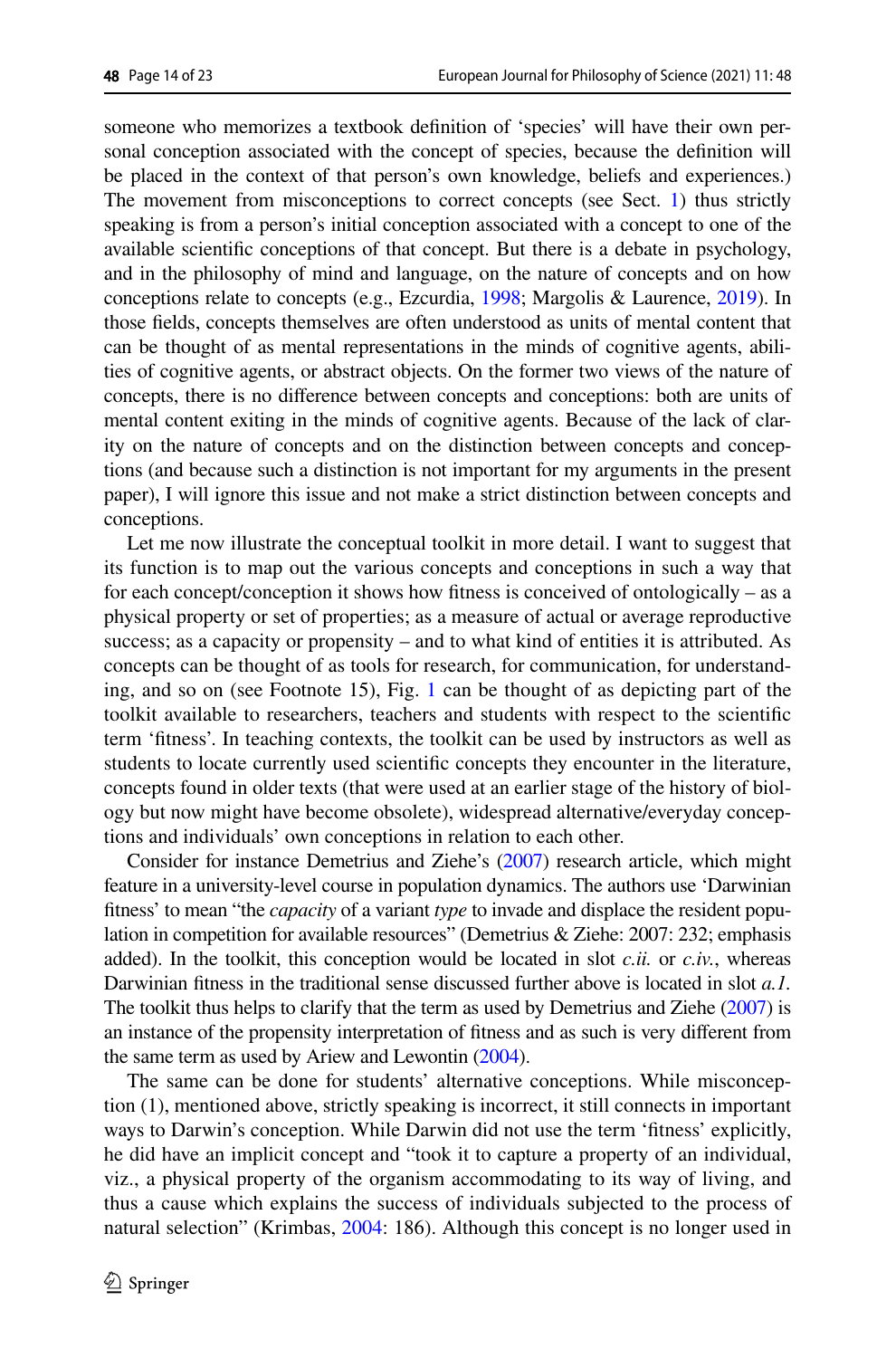biological research, it is of immense historical importance when it comes to understanding the fundamental idea of evolution by means of natural selection. It is a very important part of the conceptual toolkit for the teaching of evolution and is found in slots *a.i.* and *a.ii.* By examining column *a* in more detail, teachers can address various aspects of the concept of Darwinian ftness. One such aspect is the fact that there must be two diferent versions of the same concept, because attributing physical properties to individual organisms and comparing their ftness is diferent from defning organism types by physical properties and comparing the ftness of types. While the concept in slot  $a.i.$  is useful for comparing actual organisms in a population (with respect to the question why one reproduced better than another), the concept in slot *a.ii.* is useful for comparing traits (with respect to questions which trait will give organisms a general advantage over their competitors). Another such aspect is the fact that when ftness is conceptualized in terms of physical properties, ftness can only be attributed to entities that possess physical properties that afect their reproductive success. Asking students why slots *a.iii.*–*a.vi.* are empty can bring this aspect into focus and yield a better understanding of the concept of Darwinian fitness.<sup>18</sup>

Furthermore, when discussing Darwinian ftness it must be emphasized that Darwinian ftness is a *relational* property – as an organism with a good "lock-andkey" ft for one environment may ft other environments very badly – rather than a property of an organism considered by itself (Van Dijk & Reydon, [2010](#page-22-3): 667). But this aspect of the concept does not diminish the importance of the organism's properties. Thus, a classroom discussion can address misconception (1) by identifying its specifc target (conceptions in slot *a.1.*), identifying a scientifc concept connected to that target (Darwinian ftness), and subsequently showing how misconception (1) is partly inconsistent – but also partly consistent – with the concept of Darwinian ftness. This allows the discussion to highlight the scientifc value contained in misconception (1), even though taken literally it is incorrect, rather than simply presenting it as a wrong conception. The same can be done with misconception (3), which also connects to slot *a.1.*, and misconception (4), which connects to all slots in dimensions *v.* and *vi*.

The toolkit can also give classroom discussions more depth by highlighting the *extent* of the conceptual diversity relating to the term 'ftness' (by graphically showing a 4×6 matrix of potential concepts) and the *reason* for this diversity. This reason is clearly seen in the philosophical debate on the concept: authors assess the various conceptions of ftness for their *usefulness* for various tasks in biological research and explanation. De Jong ([1994](#page-19-25): 3), for example points out that classical Darwinian ftness "seems unproductive in evolutionary biology"

<span id="page-14-0"></span><sup>&</sup>lt;sup>18</sup> Genes, populations and lineages/species can also be thought of as having physical properties that afect the number of their descendants. However, Darwin's concept predates accounts of gene selection, group selection and species selection, and in the context of these later accounts no matching ftness concepts were developed. Thus, versions of the Darwinian ftness concept in principle are possible for slots *a.iii.*–*a.vi.*, and discussion in educational contexts could focus on the questions why such versions are not prominent parts of current biological science and whether they could play important roles in biological research.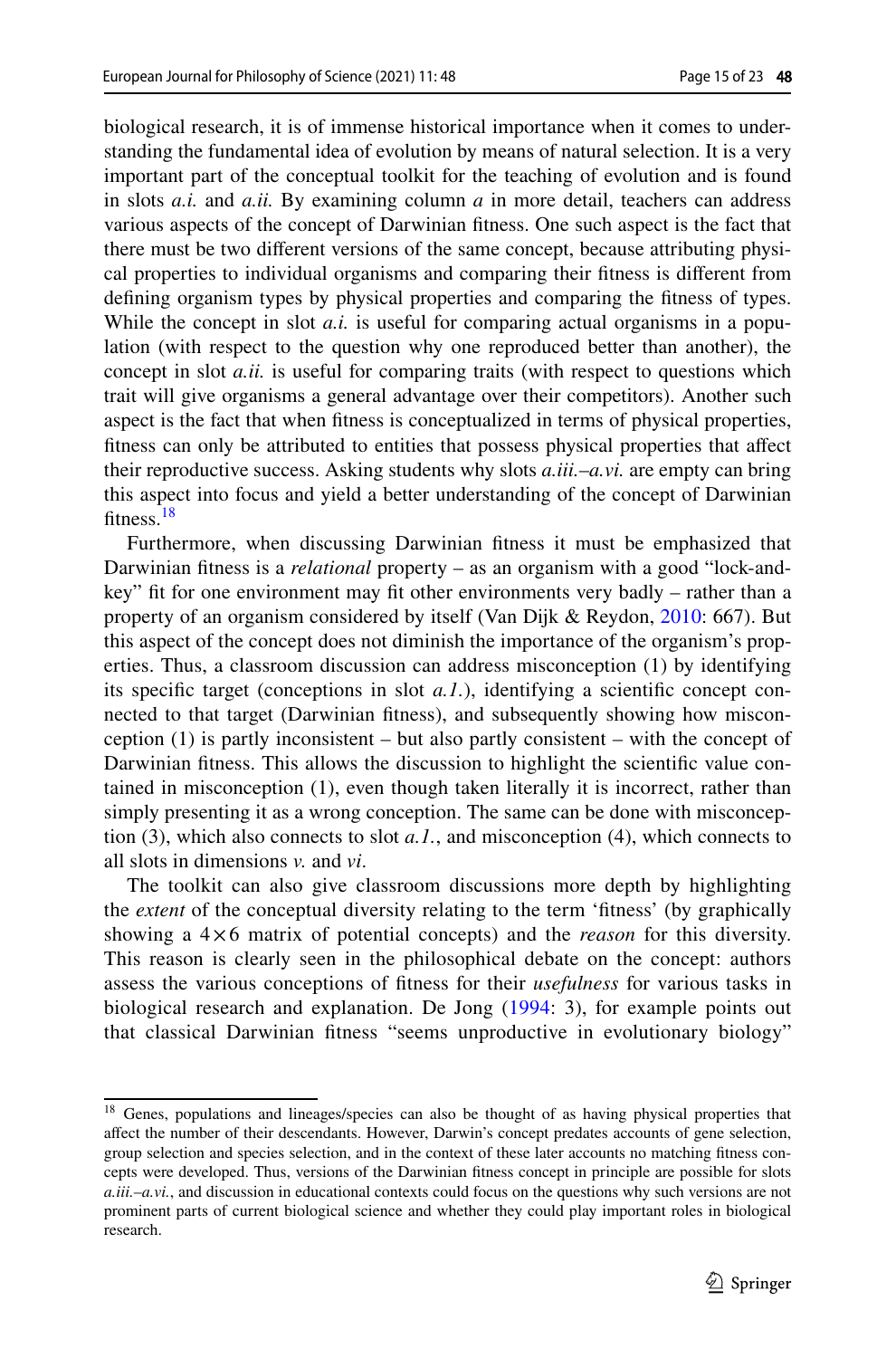and Ariew and Lewontin [\(2004:](#page-19-19) 347) emphasize that Darwinian ftness and actual reproductive ftness "are distinct concepts coming from distinct explanatory schemes." Krimbas ([2004](#page-21-19)) similarly discussed several concepts and variants of concepts, including Darwin's concept, Malthusian ftness, Fisherian ftness and Wrightian ftness, with respect to what those concepts were intended to do and how well they performed on their specific tasks.<sup>[19](#page-15-0)</sup> And the criticism of the concept of inclusive ftness by Nowak and co-authors, as well as the responses to these criticisms, hinge on the question whether inclusive ftness is a useful concept or not (Nowak et al., [2010:](#page-21-17) 1060; Abbott et al., 2011: E1).

Accordingly, each of the 24 slots can be examined with respect to the usefulness of their specifc conceptions of ftness for biological research. Evolutionary theory provides the context for such an examination in the form of a description of the natural phenomenon that biologists study using the notion of ftness: diferential reproduction due to diferent capabilities to survive and produce ofspring in a particular environment. As Orr ([2009:](#page-21-20) 531) put it:

*"Although biologists have ofered a staggering number of defnitions of ftness, they agree broadly on the essence of the idea. In the crudest terms, ftness involves the ability of organisms — or, more rarely, of populations or species — to survive and reproduce in the environment in which they fnd themselves. The consequence of this survival and reproduction is that organisms contribute genes to the next generation."*

The natural phenomenon that is investigated using the term 'fitness' thus constitutes a unifying theme for the concept. It can be used to show why biology came to have a multitude of ftness concepts: biologists were (and still are) searching for good tools to study this natural phenomenon, and the various concepts associated with the term 'ftness' are such tools. The various concepts in the slots of the toolkit can thus be assessed with respect to their usefulness for their specifc task in the investigation of this natural phenomenon. Conceiving of the term 'ftness' as referring to a conceptual toolkit and the debate as being about the usefulness of the various tools in the toolkit, I suggest, provides a more adequate picture of actual biological science than thinking of 'ftness' as a unifed scientifc concept.

Finally, using the toolkit to highlight the reason underlying conceptual pluralism regarding 'ftness' can also serve to show students two aspects of the "nature of science". $20$  One is the fact that science often progresses by the multiplication of concepts, in which new concepts are introduced that completely shift the meaning of a term, rather than the clean replacement of old concepts by better ones. Such meaning shifts are represented in Fig. [1](#page-12-0) by the four columns: moving between columns constitute movements between meanings. The history of the ftness debate is a history of introductions of new meanings and defnitions next to earlier ones which were kept as

<span id="page-15-0"></span><sup>&</sup>lt;sup>19</sup> Krimbas [\(2004](#page-21-19): 188-189) also formulated criteria that any fitness concept would have to meet to perform a role in biological science.

<span id="page-15-1"></span> $20$  This is the topic of another extensive debate in science education. I cannot address it here, but see McComas ([2020\)](#page-21-25) for a recent state-of-the-art overview.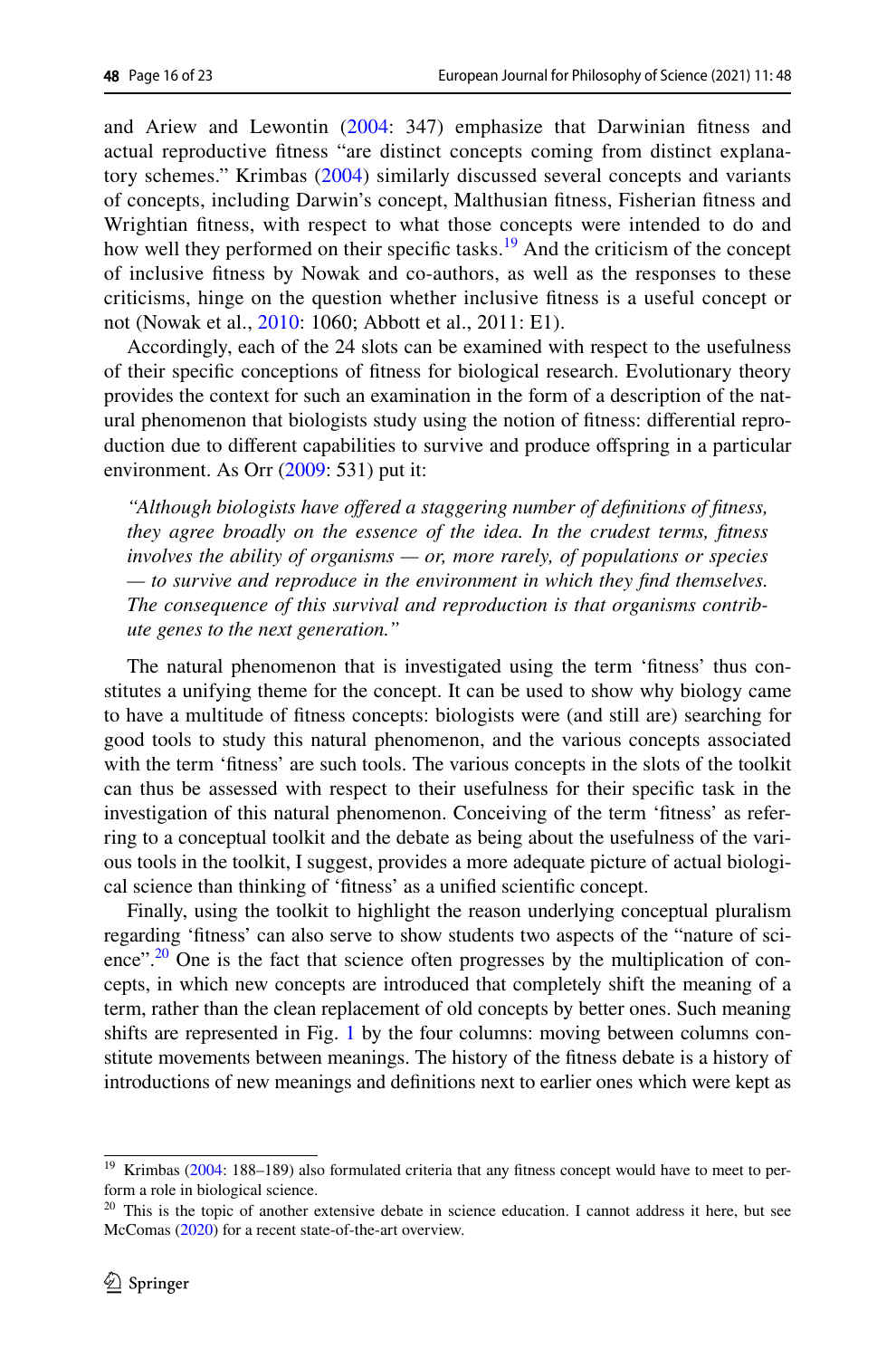part of the biological vocabulary because to some extent they still served a scientifc purpose. Relevant questions for the classroom with respect to old concepts then are, for example: What role did the concept play in the particular theoretical context in which it was used? Did that role become obsolete when its theoretical context was abandoned, or was the role (partly) carried over into the new theoretical context that we have today? If the old role was abandoned, why was it abandoned and was it abandoned for good reasons? Addressing such questions in the classroom will not only serve to provide students with a deeper understanding of the developmental history of their own feld, but also can yield a deeper understanding of the concepts that are currently used in it. In this context, an exercise for students can be to try to allocate specifc concepts found in philosophical and biological texts, such as the aforementioned concepts of Malthusian ftness, Fisherian ftness and Wrightian ftness, to one or more slots. When it comes to advanced concepts (Fisherian ftness, Wrightian ftness, inclusive ftness, etc.) such an exercise is probably more suitable for university-level undergraduate biology majors, such that the toolkit can be useful at various levels of secondary and tertiary education to bring results of work in the history and philosophy of biology into the science classroom.<sup>21</sup>

The second aspect of the "nature of science" is related to the frst: the history of scientifc concepts often is a history of intense debate, and conceptual pluralism is not a sign of deep confusion in an area of science but rather sign of good science. Consider the debate that followed the criticism of inclusive ftness theory by Nowak et al.  $(2010)$  $(2010)$ : not only is this a case of open debate among a considerable part of the relevant scientifc community, it also is a case of an eminent member of the community (E.O. Wilson) changing his view on a particular part of scientifc subject matter. Indeed, the history of ftness concepts is one long debate about the usefulness of various defnitions, and the ftness debate can help to show how theoretical debates, changes of opinion and (occasionally heated) criticism are crucial elements of good science.

## **4 Conclusion and outlook**

In this paper I have tried to show how introducing results from work in the philosophy of biology into educational contexts can improve the teaching of biological subject matter. I have used this work to add to criticisms of the conceptual change model, which plays an important role in science education, as not adequate to the actual state of afairs in evolutionary biology with respect to the technical term 'ftness'. The conceptual change model is too simple in that it assumes that the initial misconceptions of students should be replaced by the correct scientifc concept(s) as it features in our currently best science. In the case of ftness, however, our best science encompasses an ongoing debate on what 'ftness' can

<span id="page-16-0"></span><sup>&</sup>lt;sup>21</sup> The exercise described here has not yet been tried out empirically in teaching practice. Data regarding its efficacy in various teaching contexts are still lacking and accordingly I would encourage readers to try out the toolkit in their teaching to obtain relevant data.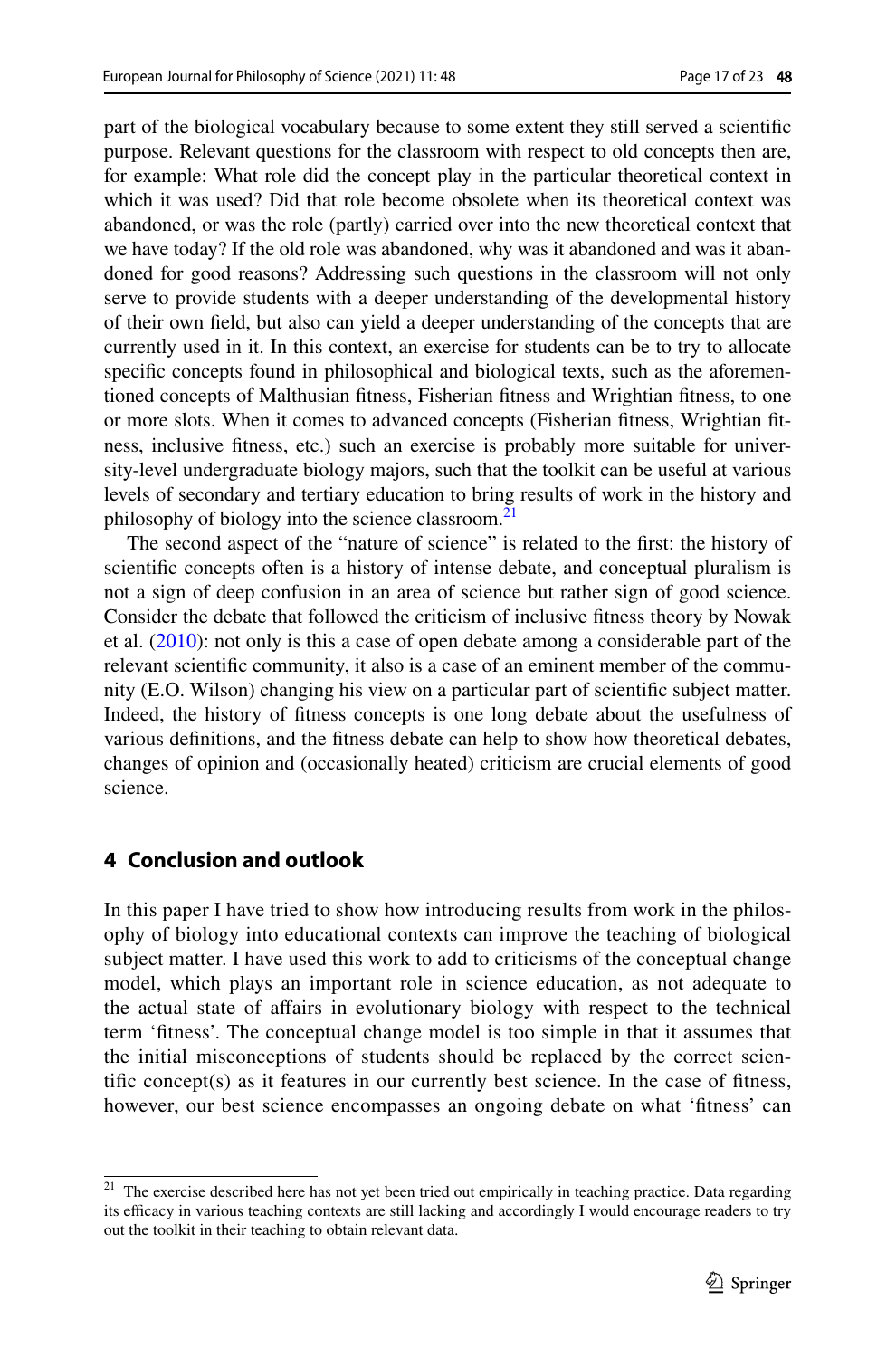and should mean, and does not provide us with *the* correct concept(s). Science teaching should adequately present this debate to students and I have attempted to show how results from the history and philosophy of science can be used to achieve more adequacy in this respect.

I have suggested a simple and incomplete conceptual toolkit that can be used to introduce the debate on 'ftness' and related scientifc terms into the classroom in a well-ordered way. The toolkit is not intended as a complete and fnal representation of the debate on ftness concepts in the philosophy of biology, and as such is more a starting point for building more fne-grained conceptual toolkits than a ready-for-use item that can simply be taken off the shelf and applied in teaching contexts. I suggest that the toolkit can be used in teaching contexts as a frst-order approach to ftness concepts that can be revised and further developed in the classroom as well as by students individually on the basis of discussions and further reading. Let me provide a brief outlook on what this could look like in practice.

First, the toolkit can metaphorically be compared to a provisional map that is amended as travelers discover more of the territory in which they travel. The 24 slots in Fig. [1](#page-12-0) provide orientation into the philosophical and biological debate on ftness concepts, and this orientation can be improved as scientifc conceptions are discussed, students bring alternative conceptions into the discussion (that may not ft into any of the 24 slots), and individuals read new literature that may include further conceptions. Working with the toolkit involves assessing where available scientifc and alternative conceptions might ft into the 24 slots, asking what makes for a good fit and why a particular conception might or might not ft a particular slot, and adding slots if a need to do so is perceived. The foundation for asking this question is the usefulness of the conceptualization under scrutiny for research and for our general understanding of and communication about evolution. As scientifc concepts are tools for research, for communication, for understanding, and so on (see above), asking whether a particular conceptualization fts (or should be made to ft) into the toolkit amounts to asking what work it can do for biologists in their research, for our better understanding of evolution, for helping us to communicate about evolution, etc. If a conceptualization does not appear to do any such work, it does not have a place in the toolkit; if it can do such work, its position in the toolkit is determined in relation to other conceptualizations that do similar work. In this context it should also be noted that a conceptualization does not have to do work in biological research: a conceptualization that for example is useful for communication about evolution in everyday contexts without having any role in biological science can still be included in the toolkit. An example, discussed in Sect. [3.1](#page-7-0), is Darwinian ftness conceived as an organism's metaphorical "lock-and-key" ft into its environment. This conceptualization does not play a role in biological research anymore, but is still very useful for understanding and communicating Darwin's original theory as well as the basic idea of natural selection.

The toolkit thus is not a static entity that can serve as a fxed target for teaching, but rather a dynamic piece of material for educators and students to work with. Accordingly, the aim of science teaching cannot be that alternative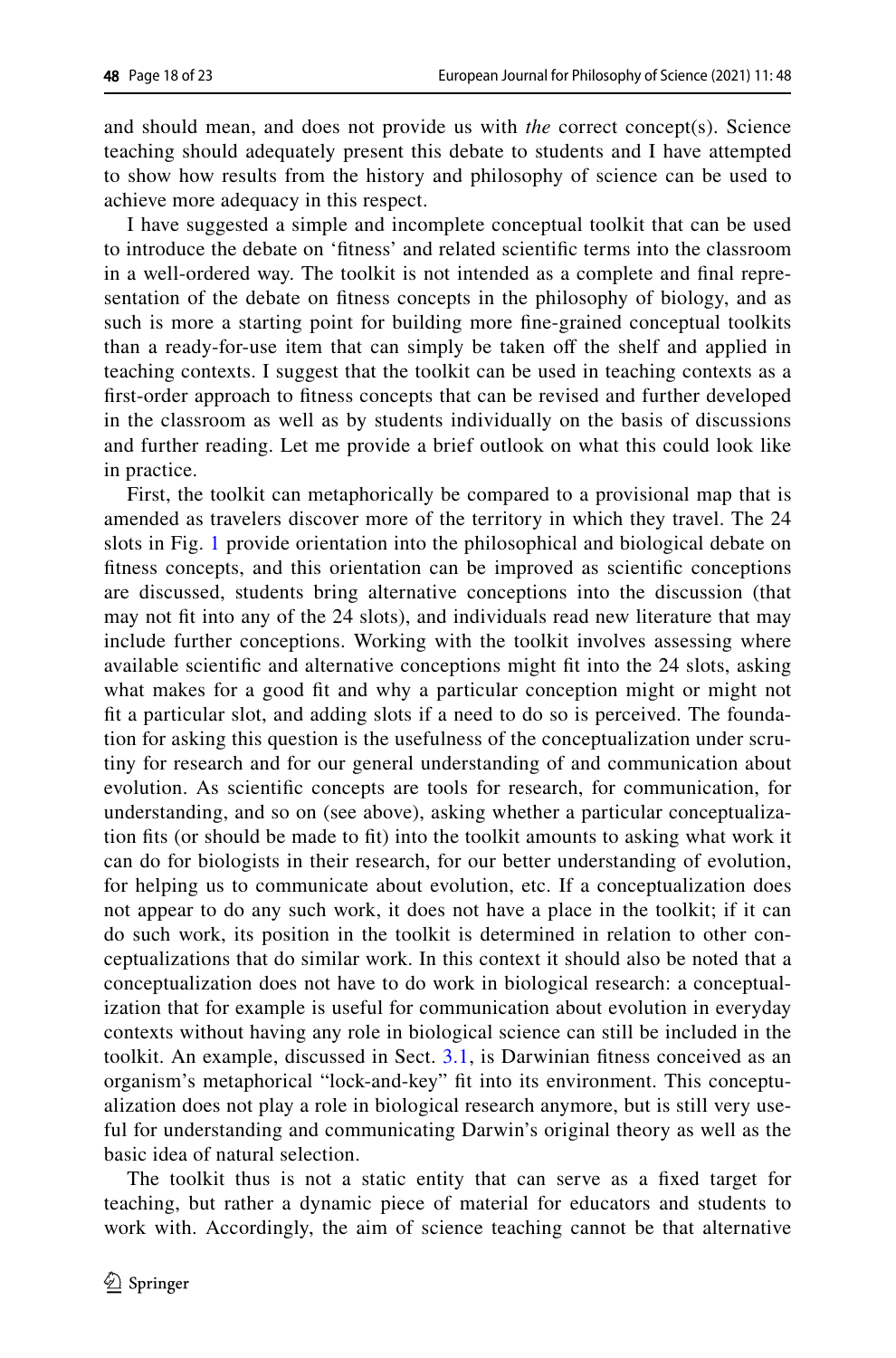conceptions should be "debunked" or "squashed" (Furtak, [2012;](#page-20-13) see Sect. [2\)](#page-4-1) or replaced by the correct concepts. Rather, the aim should be to achieve a better understanding of scientifc concepts by attempting to ft scientifc and alternative conceptions into the slots in the toolkit – both success and failure with respect to ftting conceptions into the slots will yield an increased understanding of the state of afairs in the relevant area of science as well as the ongoing philosophical debate of the concepts involved. An extension of the toolkit with new slots to make a recalcitrant conceptualization ft, too, will yield such understanding, as it will show what this conceptualization can be used for.

In addition, the toolkit can be used to show important aspects of scientifc practice and the nature of science more generally. I have argued that concepts serve as tools that often multiply as science progresses instead of old concepts simply being replaced by new ones, and that conceptual debates in science are not signs of confusion but rather of progress (progress with respect to improving and refning the tools scientists have for the task at hand). By relating students' alternative conceptions to slots in the toolkit more clarity can be achieved about how such conceptions relate to conceptions that were endorsed in the history of science but later moved out of focus as they were considered less useful, and to raise the question whether the conception might not still serve a role in research, communication, understanding, or elsewhere. As such, the toolkit motivates a more open interaction with students' alternative conceptions than a model on which those conceptions as misconceptions in need of replacement. In addition, I argued that a toolkit such as the one presented here can serve to highlight the extent of the conceptual diversity in a particular area of science to help students see that conceptual diversity is an intrinsic aspect of science.

As the suggested toolkit is deeply rooted in the results of work done in the history and philosophy of biology, it is an example of how history and philosophy of science can – and should – enter the science classroom. But examining conceptual debates is not only important when teaching biological subject matter to university-level science students or in high school biology classes. It is also crucial when teaching future teachers, who will have to address these debates with their students. In a sense, then, this paper is a plea-by-example for incorporating explicit history and philosophy of science components into teacher training programs.

**Acknowledgements** I am indebted to two anonymous reviewers and to the guest editors of the EJPS topical collection *Teaching Philosophy of Science to Students From Other Disciplines*, Sara Green and Joeri Witteveen, for their detailed and very helpful comments on an earlier version of this paper.

**Funding** Open Access funding enabled and organized by Projekt DEAL.

**Open Access** This article is licensed under a Creative Commons Attribution 4.0 International License, which permits use, sharing, adaptation, distribution and reproduction in any medium or format, as long as you give appropriate credit to the original author(s) and the source, provide a link to the Creative Commons licence, and indicate if changes were made. The images or other third party material in this article are included in the article's Creative Commons licence, unless indicated otherwise in a credit line to the material. If material is not included in the article's Creative Commons licence and your intended use is not permitted by statutory regulation or exceeds the permitted use, you will need to obtain permission directly from the copyright holder. To view a copy of this licence, visit [http://creativecommons.org/licen](http://creativecommons.org/licenses/by/4.0/) [ses/by/4.0/](http://creativecommons.org/licenses/by/4.0/).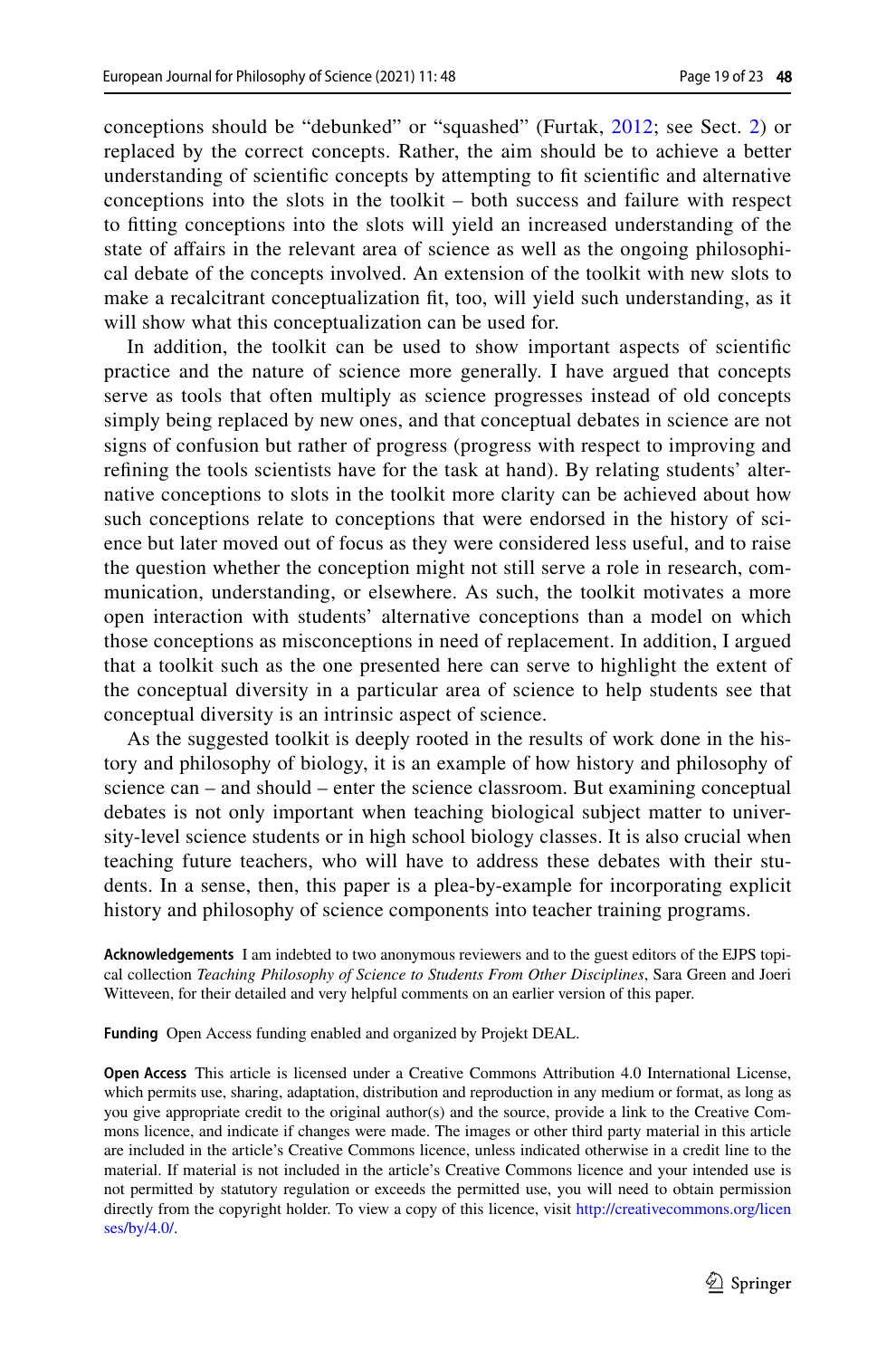### **References**

<span id="page-19-17"></span>Abbot, P., et al. (2011). Inclusive ftness theory and eusociality. *Nature, 471*, E1–E4.

- <span id="page-19-7"></span>Abimbola, I. O., & Baba, S. (1996). Misconceptions & alternative conceptions in science textbooks: The role of teachers as flters. *The American Biology Teacher, 58*, 14–19.
- <span id="page-19-8"></span>Abraham, J. K., Meir, E., Perry, J., Herron, J. C., Maruca, S., & Stal, D. (2009). 'Addressing undergraduate student misconceptions about natural selection with an interactive simulated laboratory', *Evolution: Education and Outreach* 2: 393–404.
- <span id="page-19-22"></span>Abrams, M. (2012). Measured, modeled, and causal conceptions of ftness. *Frontiers in Genetics, 3*, 196.
- <span id="page-19-27"></span>Akçay, E., & Van Cleve, J. (2016). There is no ftness but ftness, and the lineage is its bearer. *Philosophical Transactions of the Royal Society B, 371*, 20150085.
- <span id="page-19-15"></span>Allen, B., & Nowak, M. A. (2016). There is no inclusive ftness at the level of the individual. *Current Opinion in Behavioral Sciences, 12*, 122–128.
- <span id="page-19-16"></span>Allen, B., Nowak, M. A., & Wilson, E. O. (2013). Limitations of inclusive ftness'. *Proceedings of the National Academy of Sciences USA, 110*, 20135–20139.
- <span id="page-19-2"></span>Anderson, D. L., Fisher, K. M., & Norman, G. J. (2002). Development and evaluation of the conceptual inventory of natural selection. *Journal of Research in Science Teaching, 39*, 952–978.
- <span id="page-19-12"></span>Andrews, T. M., Kalinowski, S. T., & Leonard, M. J. (2011). "Are humans evolving? *A classroom discussion to change student misconceptions regarding natural selection', Evolution: Education and Outreach, 4*, 456–466.
- <span id="page-19-19"></span>Ariew, A., & Lewontin, R. C. (2004). The confusions of ftness. *British Journal for the Philosophy of Science, 55*, 347–363.
- <span id="page-19-21"></span>Ariew, A., & Ernst, Z. (2009). What ftness can't be. *Erkenntnis, 71*, 289–301.
- <span id="page-19-9"></span>Baumgartner, E., & Duncan, K. (2009). Evolution of students' ideas about natural selection through a constructivist framework. *The American Biology Teacher, 71*, 218–227.
- <span id="page-19-11"></span>Bean, T. E., Sinatra, G. M., & Schrader, P. G. (2010). Spore: Spawning evolutionary misconceptions? *Journal of Science Education and Technology, 19*, 409–414.
- <span id="page-19-18"></span>Beatty, J., & Mills, S. (1979). The propensity interpretation of ftness. *Philosophy of Science, 46*, 263–288.
- <span id="page-19-23"></span>Birch, J. (2017). The inclusive ftness controversy: Finding a way forward. *Royal Society Open Science, 4*, 170335.
- <span id="page-19-5"></span>Bishop, B. A., & Anderson, C. W. (1990). Student conceptions of natural selection and its role in evolution. *Journal of Research in College Teaching, 27*, 415–427.
- <span id="page-19-20"></span>Bouchard, F., & Rosenberg, A. (2004). Fitness, probability and the principles of natural selection. *British Journal for the Philosophy of Science, 55*, 693–712.
- <span id="page-19-28"></span>Brigandt, I. (2010). The epistemic goal of a concept: accounting for the rationality of semantic change and variation. *Synthese, 177*, 19–40.
- <span id="page-19-3"></span>Brumby, M. N. (1979). Problems in learning the concept of natural selection. *Journal of Biological Education, 13*, 119–122.
- <span id="page-19-4"></span>Brumby, M. N. (1984). Misconceptions about the concept of natural selection by medical biology students. *Science Education, 68*, 493–503.
- <span id="page-19-24"></span>Bruner, J. P., & Rubin, H. (2020). Inclusive ftness and the problem of honest communication. *British Journal for the Philosophy of Science, 71*, 115–137.
- <span id="page-19-10"></span>Burton, S. R., & Dobson, C. (2009). Spork & beans: Addressing evolutionary misconceptions. *The American Biology Teacher, 71*, 89–91.
- <span id="page-19-0"></span>Carey, S. (1985). *Conceptual Change in Childhood*. . MIT Press.
- <span id="page-19-13"></span>Carey, S. (2000). Science education as conceptual change. *Journal of Applied Developmental Psychology, 21*, 13–19.
- <span id="page-19-14"></span>Crow, L. (2004). Lamarck is sitting in the front row. *Journal of College Science Teaching, 34*, 64–65.
- <span id="page-19-1"></span>Cunningham, D. L., & Wescott, D. J. (2009). 'Still more "fancy" and "myth" than "fact" in students' conceptions of evolution', *Evolution: Education and Outreach* 2: 505–517.
- <span id="page-19-25"></span>De Jong, G. (1994). The ftness of ftness concepts and the description of natural selection. *Quarterly Review of Biology, 69*, 3–29.
- <span id="page-19-6"></span>Demastes, S. S., Settlage, J., & Good, R. (1995). Students' conceptions of natural selection and its role in evolution: Cases of replication and comparison. *Journal of Research in Science Teaching, 32*, 535–550.
- <span id="page-19-26"></span>Demetrius, L., & Ziehe, M. (2007). 'Darwinian ftness'. *Theoretical Population Biology, 72*, 323–345.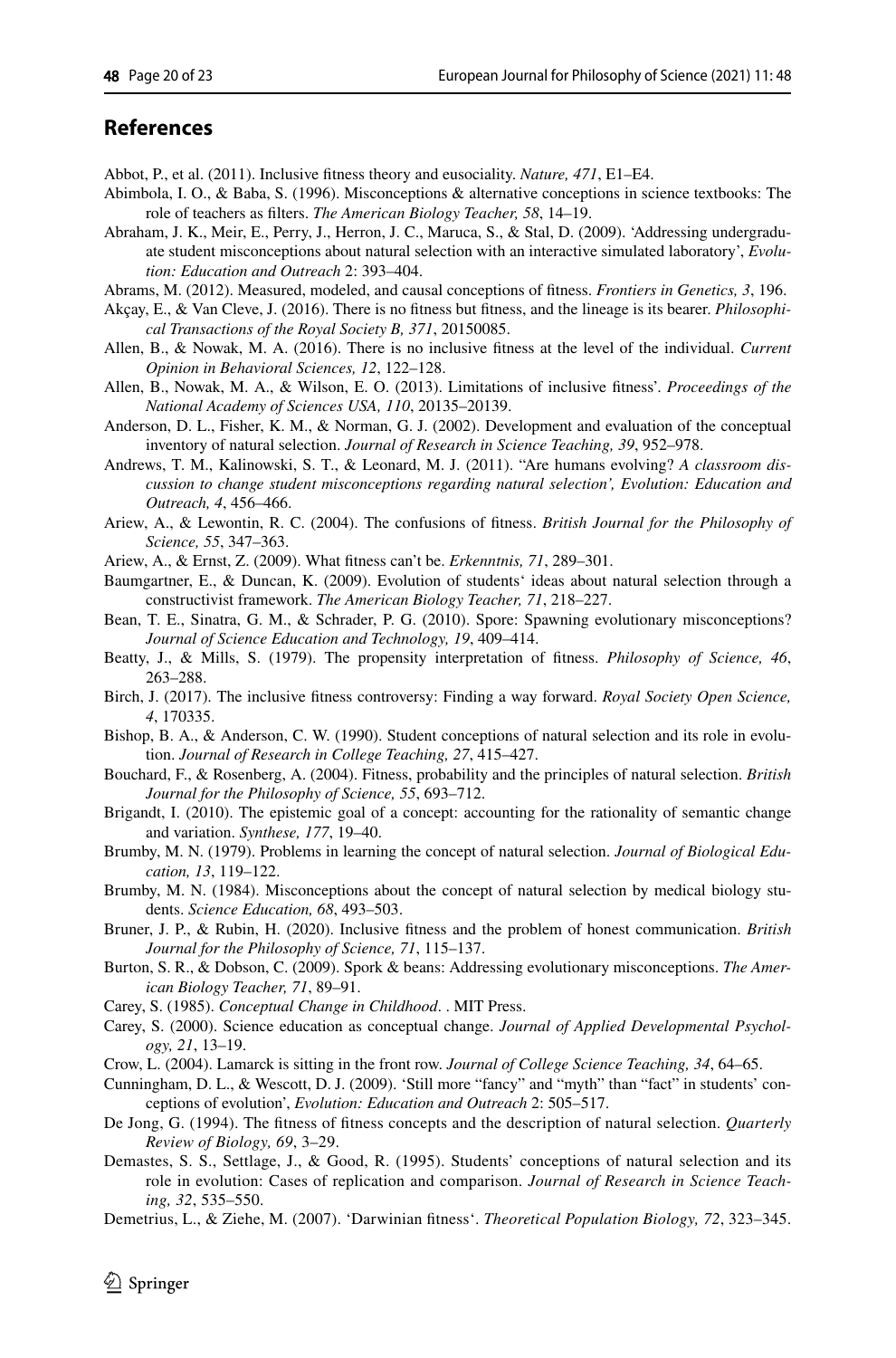- <span id="page-20-23"></span>Dietz, K. (2005). Darwinian ftness, evolutionary entropy and directionality theory. *BioEssays, 27*, 1097–1101.
- <span id="page-20-3"></span>DiSessa, A. A. (2002). Why "conceptual ecology" is a good idea. In M. Limón & L. Mason (Eds.), *Reconsidering Conceptual Change: Issues in Theory and Practice.* (pp. 29–60). Kluwer.
- <span id="page-20-2"></span>DiSessa, A. A. (2014). A history of conceptual change research: Threads and fault lines. In R. K. Sawyer (Ed.), *Cambridge Handbook of the Learning Sciences (2nd Edition).* (pp. 88–108). Cambridge University Press.
- <span id="page-20-4"></span>DiSessa, A. A. (2018). A friendly introduction to "Knowledge in Pieces": Modeling types of knowledge and their roles in learning. In G. Kaiser, H. Forgasz, M. Graven, A. Kuzniak, E. Simmt, & B. Xu (Eds.), *Invited lectures from the 13th International Congress on Mathematical Education.* (pp. 65–84). Springer.
- <span id="page-20-5"></span>DiSessa, A. A., & Sherin, B. L. (1998). What changes in conceptual change? *International Journal of Science Education, 20*, 1155–1191.
- <span id="page-20-1"></span>Duit, R., Treagust, D. F., & Widodo, A. (2008). 'Teaching science for conceptual change: Theory and practice', in: Vosniadou, S. (Ed.): *International Handbook of Research on Conceptual Change*, New York & Abingdon: Routledge, pp. 629–646.
- <span id="page-20-20"></span>Dupré, J. (1993). *The Disorder of Things: Metaphysical Foundations of the Disunity of Science*. . Harvard University Press.
- <span id="page-20-24"></span>Ezcurdia, M. (1998). The concept-conception distinction. *Philosophical Issues, 9*, 187–192.
- <span id="page-20-8"></span>Ferrari, M., & Chi, M. T. H. (1998). The nature of naive explanations of natural selection. *International Journal of Science Education, 20*, 1231–1256.
- <span id="page-20-9"></span>Fisher, K. M., & Moody, D. E. (2002). Student misconceptions in biology. In K. M. Fisher, J. H. Wandersee, & D. E. Moody (Eds.), *Mapping Biology Knowledge.* (pp. 55–75). Kluwer.
- <span id="page-20-13"></span>Furtak, E. M. (2012). Linking a learning progression for natural selection to teachers' enactment of formative assessment. *Journal of Research in Science Teaching, 49*, 1181–1210.
- <span id="page-20-17"></span>Garson, J. (2013). 'The functional sense of mechanism', *Philosophy of Science* 317–333.
- <span id="page-20-6"></span>Geraedts, C. L., & Boersma, K. T. (2006). Reinventing natural selection. *International Journal of Science Education, 28*, 843–870.
- <span id="page-20-7"></span>Green, E. D. (1990). The logic of university students' misunderstanding of natural selection. *Journal of Research in Science Teaching, 27*, 875–885.
- <span id="page-20-12"></span>Gregory, T. R. (2009). 'Understanding natural selection: Essential concepts and common misconceptions', *Evolution: Education and Outreach* 2: 156–175.
- <span id="page-20-22"></span>Hendry, A. P., Schoen, D. J., Wolak, M. E., & Reid, J. M. (2018). The contemporary evolution of ftness. *Annual Review of Ecology, Evolution, and Systematics, 49*, 457–476.
- <span id="page-20-0"></span>Hewson, P. W. (1992). 'Conceptual change in science teaching and teacher education', unpublished paper presented at a meeting on *Research and Curriculum Development in Science Teaching* (National Center for Educational Research, Documentation, and Assessment, Madrid, June 1992,), online available at [http://citeseerx.ist.psu.edu/viewdoc/download?doi=10.1.1.459.7855&](http://citeseerx.ist.psu.edu/viewdoc/download?doi=10.1.1.459.7855&rep=rep1&type=pdf) [rep=rep1&type=pdf](http://citeseerx.ist.psu.edu/viewdoc/download?doi=10.1.1.459.7855&rep=rep1&type=pdf) (accessed 13 August 2020).
- <span id="page-20-18"></span>Huneman, P. (2012). Natural selection: A case for the counterfactual approach. *Erkenntnis, 76*, 171–194.
- <span id="page-20-19"></span>Jiménez-Aleixandre, M. P. (1992). 'Thinking about theories or thinking with theories?: A classroom study with natural selection. *International Journal of Science Education, 14*, 51–61.
- Jiménez-Aleixandre, M. P. (1994). Teaching evolution and natural selection: A look at textbooks and teachers. *Journal of Research in Science Teaching, 31*, 519–535.
- <span id="page-20-21"></span>Kampourakis, K. (2018). On the meaning of concepts in science education. *Science & Education, 27*, 591–592.
- <span id="page-20-15"></span>Kampourakis, K. (2020a). *Understanding Evolution*. (2nd ed.). Cambridge University Press.
- <span id="page-20-16"></span>Kampourakis, K. (2020b). 'Students' "teleological misconceptions" in evolution education: Why the underlying design stance, not teleology per se, is the problem', *Evolution: Education and Outreach* 13: 1.
- <span id="page-20-10"></span>Kampourakis, K., & Zogza, V. (2007). Students' preconceptions about evolution: How accurate is the characterization as "Lamarckian" when considering the history of evolutionary thought? *Science & Education, 16*, 393–422.
- <span id="page-20-11"></span>Kampourakis, K., & Zogza, V. (2009). Preliminary evolutionary explanations: A basic framework for conceptual change and explanatory coherence in evolution. *Science & Education, 18*, 1313–1340.
- <span id="page-20-14"></span>Keskin, B., & Köse, E. Ö. (2015). Understanding adaptation and natural selection: Common misconceptions. *International Journal of Academic Research in Education, 1*, 53–63.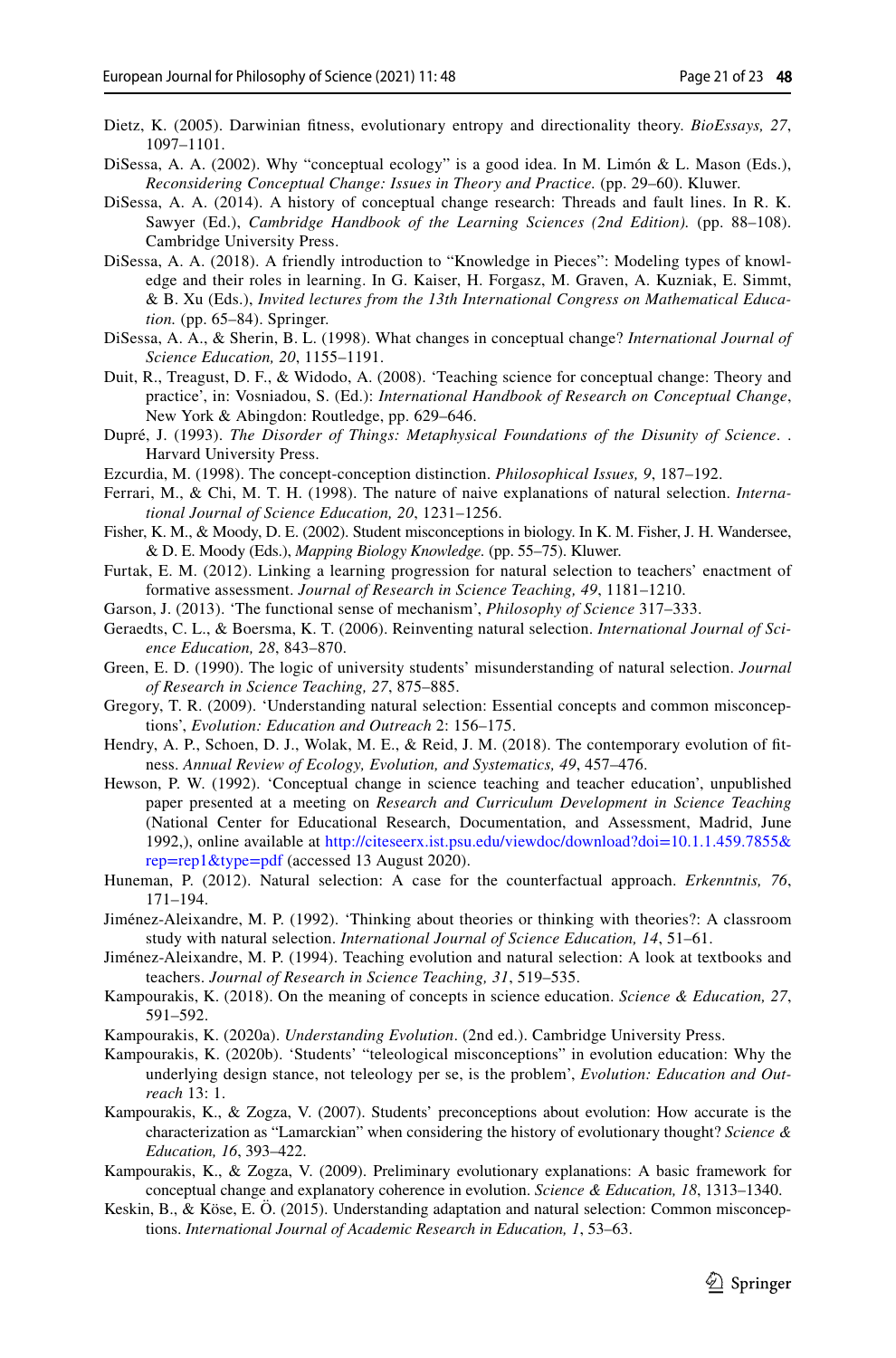<span id="page-21-19"></span>Krimbas, C. B. (2004). On ftness. *Biology and Philosophy, 19*, 185–203.

- <span id="page-21-4"></span>Lawson, A. E., & Thompson, L. D. (1988). Formal reasoning ability and misconceptions concerning genetics and natural selection. *Journal of Research in Science Teaching, 25*, 733–746.
- <span id="page-21-21"></span>Levin, S. R., & Grafen, A. (2019). Inclusive ftness is an indispensable approximation for understanding organismal design. *Evolution, 73*, 1066–1076.
- <span id="page-21-16"></span>Lewens, T. (2010). The natures of selection. *British Journal for the Philosophy of Science, 61*, 313–333.
- Limón, M., & Mason, L. (Ed.). *Reconsidering Conceptual Change: Issues in Theory and Practice*, Dordrecht: Kluwer.
- <span id="page-21-11"></span>Linnenbrink-Garcia, L., Pugh, K. J., Koskey, K. L. K., & Stewart, V. C. (2012). Developing conceptual understanding of natural selection: The role of interest, efficacy, and basic prior knowledge. The *Journal of Experimental Education, 80*, 45–68.
- <span id="page-21-18"></span>Manier, E. (1969). 'Fitness' and some explanatory patterns in biology. *Synthese, 20*, 206–218.
- <span id="page-21-24"></span>Margolis, E., & Laurence, S. (2019): 'Concepts', in: Zalta, E.N. (Ed.): *The Stanford Encyclopedia of Philosophy (Summer 2019 Edition)*, [https://plato.stanford.edu/archives/sum2019/entries/concepts/.](https://plato.stanford.edu/archives/sum2019/entries/concepts/)
- <span id="page-21-14"></span>Matthen, M., & Ariew, A. (2002). Two ways of thinking about ftness and natural selection. *Journal of Philosophy, 99*, 55–83.
- <span id="page-21-15"></span>Matthen, M., & Ariew, A. (2009). Selection and causation. *Philosophy of Science, 76*, 201–224.
- <span id="page-21-5"></span>McComas, W. F. (1997). The discovery & nature of evolution by natural selection: Misconceptions & lessons from the history of science. *The American Biology Teacher, 59*, 492–500.
- <span id="page-21-25"></span>McComas, W. F. (Ed.). (2020). *Nature of Science in Science Instruction: Rationales and Strategies*. . Springer.
- <span id="page-21-12"></span>Mercer, N. (2008). Changing our minds: A commentary on 'Conceptual change: A discussion of theoretical, methodological and practical challenges for science education.' *Cultural Studies of Science Education, 3*, 351–362.
- <span id="page-21-13"></span>Millstein, R. L. (2013). Natural selection and causal productivity. In H.-K. Chao, S.-T. Chen, & R. L. Millstein (Eds.), *Mechanism and Causality in Biology and Economics.* (pp. 147–163). Springer.
- <span id="page-21-3"></span>Nadelson, L. S., Heddy, B. C., Jones, S., Taasoobshirazi, G., & Johnson, M. (2018). Conceptual change in science teaching and learning: Introducing the Dynamic Model of Conceptual Change. *International Journal of Educational Psychology, 7*, 151–195.
- <span id="page-21-6"></span>Nehm, R. H., & Reilly, L. (2007). Biology majors' knowledge and misconceptions of natural selection. *BioScience, 57*, 263–272.
- <span id="page-21-7"></span>Nehm, R. H., & Schonfeld, I. S. (2008). Measuring knowledge of natural selection: A comparison of the CINS, an open-response instrument, and an oral interview. *Journal of Research in Science Teaching, 45*, 1131–1160.
- <span id="page-21-1"></span>Nehm, R. H., & Kampourakis, K. (2016). Conceptual change in science and science education. In M. A. Peters (Ed.), *Encyclopedia of Educational Philosophy and Theory.* (pp. 1–5). Springer.
- <span id="page-21-9"></span>Nehm, R. H., Rector, M. A., & Ha, M. (2010). "Force-talk" in evolutionary explanation: Metaphors and misconceptions', *Evolution: Education and Outreach* 3: 605–613.
- <span id="page-21-10"></span>Nehm, R. H., Beggrow, E. P., Opfer, J. E., & Ha, M. (2012). Reasoning about natural selection: Diagnosing contextual competency using the ACORNS instrument. *The American Biology Teacher, 74*, 92–98.
- <span id="page-21-17"></span>Nowak, M. A., Tarnita, C. E., & Wilson, E. O. (2010). The evolution of eusociality. *Nature, 466*, 1057–1062.
- <span id="page-21-23"></span>Odenbaugh, J., & Grifths, P. (2020). 'Philosophy of biology', in: Zalta, E.N. (Ed.): *The Stanford Encyclopedia of Philosophy (Summer 2020 Edition)*, [https://plato.stanford.edu/archives/sum2020/entries/](https://plato.stanford.edu/archives/sum2020/entries/biology-philosophy/) [biology-philosophy/](https://plato.stanford.edu/archives/sum2020/entries/biology-philosophy/).
- <span id="page-21-20"></span>Orr, H. A. (2009). Fitness and its role in evolutionary genetics. *Nature Reviews Genetics, 10*, 531–539.
- <span id="page-21-8"></span>Pazza, R., Penteado, P. R., & Kavalco, K. F. (2010). 'Misconceptions about evolution in Brazilian freshmen students', *Evolution: Education and Outreach* 3: 107–113.
- <span id="page-21-0"></span>Posner, G. J., Strike, K. A., Hewson, P. W., & Gertzog, W. A. (1982). Accommodation of a scientific conception: Toward a theory of conceptual change. *Science Education, 66*, 211–227.
- <span id="page-21-2"></span>Potvin, P., Nenciovici, L., Malenfant-Robichaud, G., Thibault, F., Sy, O., Amine Mahhou, A., Bernard, A., Allaire-Duquette, G., Blanchette Sarrasin, J., Brault Foisy, L.-M., Brouillette, N., St-Aubin, A.-A., Charland, P., Masson, S., Riopel, M., Tsai, C.-C., Bélanger, M., & Chastenay, P. (2020). Models of conceptual change in science learning: Establishing an exhaustive inventory based on support given by articles published in major journals. *Studies in Science Education, 56*, 157–211.
- <span id="page-21-22"></span>Rosenberg, A. (2006). *Darwinian Reductionism, Or, How to Stop Worrying and Love Molecular Biology*, Chicago & London: University of Chicago Press.